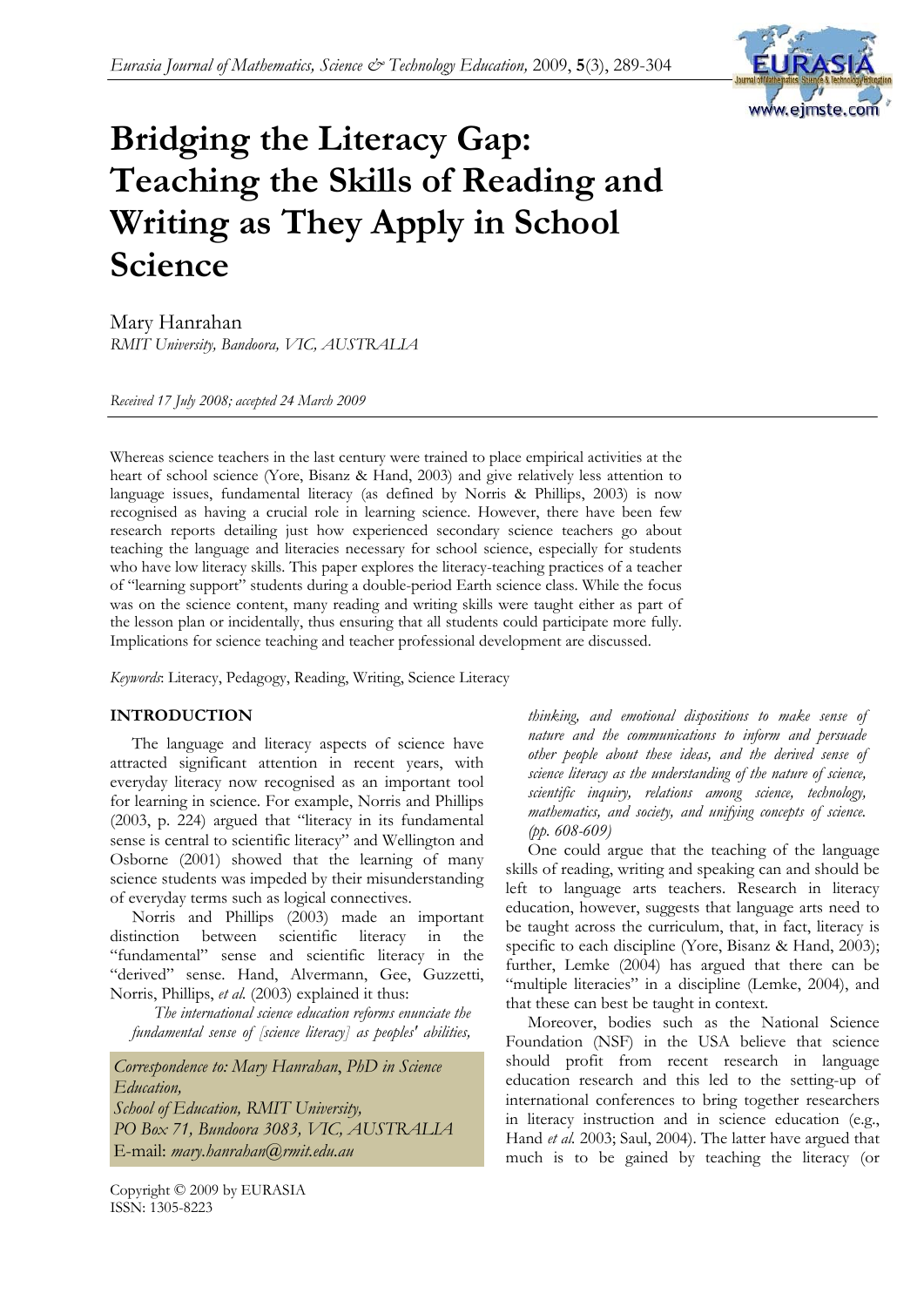literacies) of science at the same time as the content, and that in fact, it is not possible to become science literate as it is understood in the 21st century without the development of student skills in reading, writing and argument.

Yore *et al.* (2003), writing about research on "the literacy component of science literacy" addressed the research on reading and the research on writing in school science separately. With regard to research on reading instruction, they reported that there has been increasing recognition among teachers that reading is an active feat of meaning-making rather than the simple, transparent task that it was seen as previously. They argued, however, that success in reading should not be seen simply as the aggregation of skills, but as an interpretation process requiring both metacognitive awareness and control. The process, according to van Dijk and Kintch (1983, cited in Yore *et al.,* 2003), involved interpreting the print text, remembering prior knowledge of the topic, and recognising the limits of the sociocultural context. Thus comprehending a science text required a reader to access the cues in both the textual and sociocultural contexts, and to activate both the content and literacy areas of memory and to integrate these to achieve the most meaningful reading possible. Yet science teachers may argue that instruction in reading is not properly part of the science teacher's role and should be left to language arts teachers.

In countering the latter argument Kamil and Bernhardt (2004) report that the skill of reading an informational text, crucial for science as a "critical mediating factor in the storage, transmission, and retrieval of scientific information" (p. 138), is not well taught elsewhere, since it demands reading skills specific to the area of science. They argue that "[c]urrent reading instruction deals primarily with the generalisable reading skills, not with those specific to genres" (p. 130), leaving students unprepared for difficult texts which they then find boring. They implied that what is needed is discipline-specific knowledge about how the various factors involved in reading comprehension interact in content-specific texts, and the explicit teaching of such content-specific comprehension strategies. This is because a different combination of genres is used in different content area texts, depending on how inquiry happens in that discipline. They wrote, "Combined with the notion of understanding the structure of domain knowledge, genre knowledge is a key to comprehension. Becoming familiar with the way in which texts are structured is one more parallel to understanding the discourse of science inquiry" (p. 127). In a similar vein, Lemke (1990) emphasised the significance of knowledge of the specific genres found in science for reasoning in science.

These days, however, reading in science needs to be expanded to take in the multiple modes of communication. Hand *et al.* (2003) comment that language arts have now been expanded to include representing, and viewing as well as speaking, listening, reading and writing in science classrooms. However, rather than seeing these as separate skills, it is more likely that they will be used in combination and hence the teaching of reading needs to take this into account. Lemke (2004) reported that one aspect of reading that differentiates science from other disciplines is the multimodal nature of most science texts. It follows that literacy-related science instruction must go beyond traditional reading, writing, and talking tasks to include instruction about "reading" the significant portion of science communication that is multi-modal (cf. Saul, 2004).

With regard to writing, Yore *et al.* (2003) found that, in parallel with an improved understanding of the complexity of reading, there has recently been an increasing understanding of the power of writing-tolearn (Tynjala, Mason & Lonka, 2001). The knowledgetransforming model of writing described by Yore *et al.* (2003) includes a more explicit focus on the tools of language and on developing metacognitive awareness and control by the students of the writing process and writing strategies. This did not mean that science content became any less important since such work was centred on authentic science inquiry. Yore *et al.* further argued that an increased focus on literacy would not diminish scientific literacy in the traditional sense. They stressed the importance of convincing teachers that these aspects of science literacy can empower future citizens to be scientifically literate in a more authentic way.

According to Bernstein (1990), children of middle class families were likely to be pre-socialised into "official pedagogic communication and the inner structure generated by its pacing rules" (p. 78), whilst children from "disadvantaged classes and groups" (p. 78) were doubly disadvantaged, as not only were they not equally socialised into the discourse of schooling but they were also affected by the sequencing and pacing rules of schooling, which meant they quickly got behind and missed out on accessing deeper levels of meaning.

Because Gee (2004) believed that the majority of students may have significant problems with specialist academic discourses such as (school) science and history, he introduced the need for lessons on "expanded texts". He saw the problem as a matter of different "social languages" that needed to be learnt for use in different social contexts, each with its code, that is, its own "grammatical patterns and styles of language (and their associated identities and activities)" (p. 14). He argued that until students are exposed to the "expanded language" of the written code, they will not be able to argue clearly and unambiguously and make real progress in understanding the finer distinctions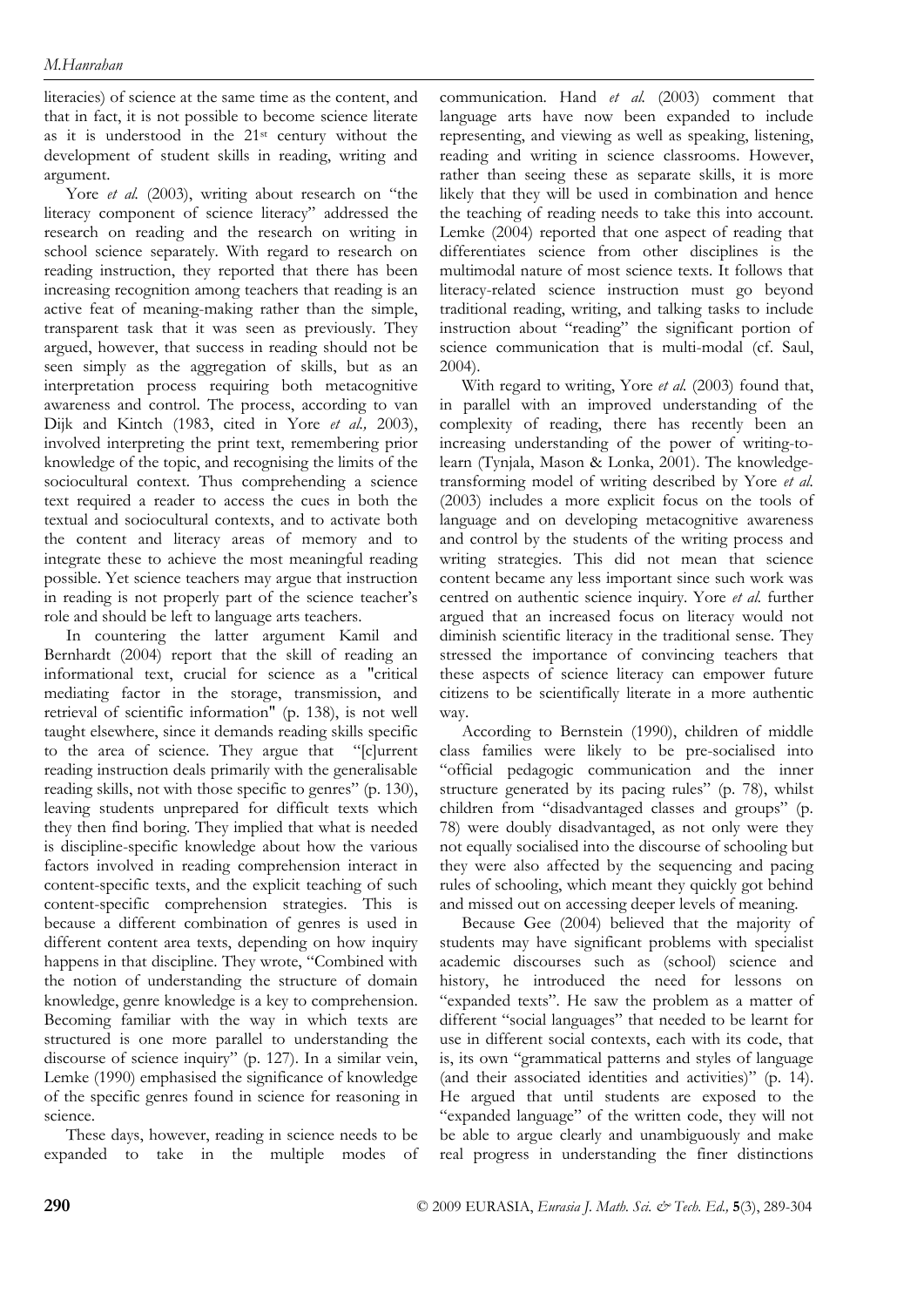involved in what they are learning. He then went on to point out the pedagogical implications of this claim in terms of the need for explicit teaching as part of "reading lessons" on "expanded texts", highlighting the genre conventions of discipline-specific written texts. For Gee, success in argument depends on knowing the formal code of a discipline and thus is enhanced by expert teaching of how to read science texts.

Roth (2004) added another element when he argued that gestures which accompany talk in school science were important for students grappling to communicate their understanding of scientific concepts and hence that iconic student- generated diagrams were a stepping stone between these and formal written communication in science. He advised that "[s]cience and literacy educators ought not to overlook the complexity of the change from spoken to written language" and should make use of this intermediate stage of student sketches. As with reading, oral argument and writing in science also need to be seen as necessarily multimodal.

In spite of these more sophisticated understandings of the importance of fundamental literacy skills in the learning of science, Yore *et al*.'s (2003) review shows that this is not yet mainstream in the science education research literature. National and international Reading Associations produce monographs on such topics from time to time (e.g., Santa & Alvermann, 1991). In these there are excellent examples based in science classrooms of how to teach reading for comprehension (e.g., Aulls, 1991) or conceptual change (Roth, 1991), and using writing for learning science (e.g., Santa & Havens, 1991). Programs are now readily available for integrating the teaching of science with the teaching of literacy (see Thier and Daviss's (2004) text for "using language skills to help students learn science" in the USA and AAS's (2007) "Primary Connections: Linking Science with Literacy" in Australia), with activities and/or lesson plans and modules provided. These may be readily accessed by primary teachers who are generally teachers of language arts at the same time as being teachers of science, and who may even prefer this way of teaching science. However, as long as middle years and secondary science teachers see rivalry between language and inquiry with respect to the central focus of classroom science, as Osborne (2002) suggests, they are likely to see literacy teaching as being the domain of language arts teachers.

However, as has been suggested above, literacy in science is different from literacy in language arts. For example, Kamil and Bernhardt (2004) cite research that shows that informational texts, which are often central to work in science classrooms, have a very minor place in the language arts curriculum and hence students do not have much practice in reading or writing them. In primary school classrooms, where the science teacher is often the language arts teacher, students may receive the help they need to comprehend these dense, complex texts, and write notes and reports, but in secondary schools, teachers who have had no specific training in teaching reading and writing, are often at a loss, or, rather, mistakenly take for granted that students will have the necessary skills to comprehend science texts and write notes and reports and read and answer questions in written examinations. What is needed is a range of examples at the secondary school level of approaches to integrating the teaching of science with the teaching of the related literacy skills. That is where this article fits, as supplying one example. It is a detailed example, showing, in the minute-by-minute dialogue of a lesson, how science learning is enhanced when the teacher helps students develop the literacy skills they need to handle the reading and writing tasks that are part of a lesson on weathering.

#### **METHOD**

In this article I document the literacy-teaching practices of a teacher of students deemed to need "learning support". The teacher, Mrs Donna Savige<sup>1</sup> (DS in the transcript excerpts), was recruited as part of the larger "Exploring Motivation in Science" (EMS) project, reported in more detail elsewhere (Hanrahan, 2006a). Teachers in this project were selected because they—or their colleagues—were reasonably confident that practically all their students in at least one class were positively engaging in learning science. Because I was interested in access and equity issues, I was looking for classes that included students from a range of sociocultural backgrounds, levels of educational advantage/disadvantage, and likely fit with school science.

Mrs Savige had been recommended to me by an administrator in a school in a lower socio-economic status (SES) area, because he was impressed by the inclusive and skilled nature of her teaching. I visited a class to observe the teacher in action and interviewed her in depth after the class to get information about the local, institutional, and social context back-grounding the lesson observed. Both the lesson and the  $(1\frac{1}{2} \text{ hour})$ interview were audio taped and later transcribed, after which they were checked by the teacher for content accuracy, but no changes were requested. I used N-Vivo software to help me categorise the teacher's practices and identify any literacy teaching episodes. The latter were interpreted in the light of both the literature on literacy in science and my prior experience as an adult literacy teacher. Then, as I analysed the discourse within these episodes more closely, I identified further literacy teaching practices addressing finer points of science literacy.

The lesson I observed was designed to have as much in common with regular science classes as possible so,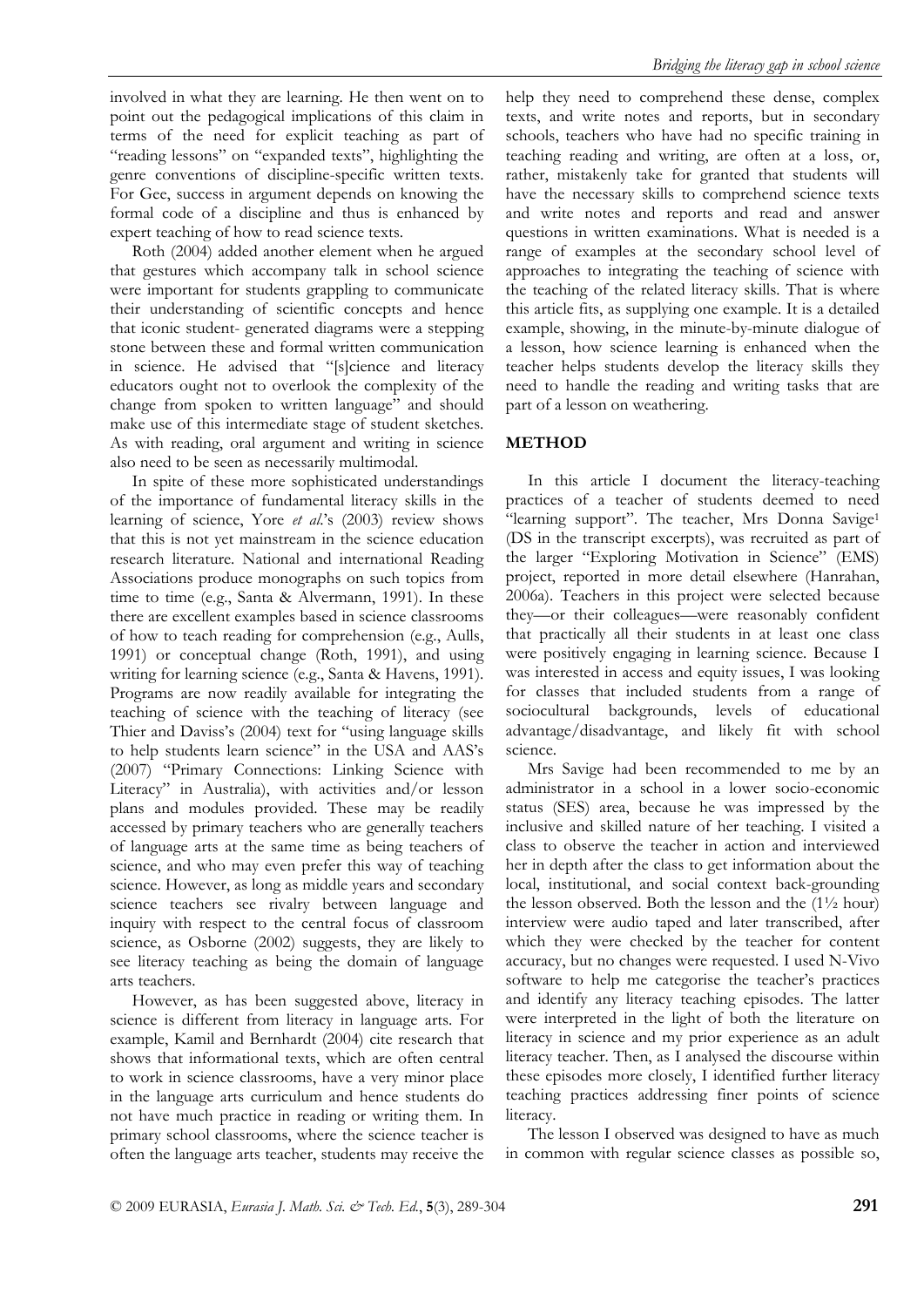| Table 1. Stages in DS Lesson Year 10 Sci004 Unit |  |  |
|--------------------------------------------------|--|--|
| on Geology                                       |  |  |

- 1. Pre-lesson as students arrive: settling students down as they gather outside the classroom
- 2. Greeting the students and bringing them into the classroom
- 3. Transition into the lesson
- 4. Beginning the lesson on Earth science
- 5. Looking at the heading structure
- 6. Building interest by relating to everyday life
- 7. Reading the introduction and introducing the idea of weathering
- 8. Making notes on a worksheet
- 9. Reading about frost action
- 10. Highlighting a process
- 11. More writing of notes on the worksheet
- 12. Answering text-book questions in the notebook
- 13. Representing new learning on a concept map
- 14. Updating the vocabulary list
- 15. Checking progress on a flow chart
- 16. Concluding the lesson and distributing awards for appropriate behaviour

based on advance advice from the students about what they valued most, it was taken by a regular science teacher using the regular science textbook and in a science laboratory, not in a "learning support unit" classroom. On the other hand it was designed to be manageable by special needs students (e.g., having a "resource" teacher as well as a science teacher, and addressing only half of each unit (module of work) in the time normally allocated to a mainstream class).

Hence the context was not that of a typical secondary science class, since both the teacher I observed and the students were atypical, and other features of the class, including the curriculum and the way the teacher communicated, had been adapted. The class observed was co-taught by the two teachers, with the teacher I interviewed, a part-time teacher called Mrs Donna Savige being the main teacher for the two days a week that she met with them. She had previously been a science teacher but had more recently taken a Diploma in Resource Teaching and become part of the "Learning Support" (LS) team at the school, thus allowing the school to offer LS Science as well as LS English and Mathematics in what was a large high school in a lower SES area in the state capital. The second teacher unobtrusively supported students individually during the lesson as they needed it, with part of her role being described by Mrs Savige as "putting out bushfires" as they spotted and before they had a chance to flare up and seriously disrupt the lesson. The students were in the class not so much because they were slow learners but because they were at risk of failing in regular classes for other reasons, such as behavioural or literacy problems. The students were in Years 9 and 10, and about half the class (of whom nine were present on the day of my school visit, eight boys and one girl out of a possible 11) were English as a second (or further) language (ESFL) speakers, including two Aboriginal boys and two Samoan boys.

This was the last of four modular units offered to such students in Years 8 to 10. Students were not given homework and left both the textbooks and their notebooks (both of which were provided by the school) with the teacher between classes. The lesson, a double period theory lesson, addressed the "Earth and Beyond" content strand and, more specifically, the concept of weathering. Mrs Savige stated her goals as being "to get the nitty-gritty about the kinds of weathering that we were looking at but also to relate it to their own experience as Australians" [DS interview, lines 30-31]. She also mentioned a conscious goal of drawing their attention to the structure of the text.

# **FINDINGS**

I will first summarise the stages in the lesson, paying particular attention to language-related episodes, and giving examples of how Mrs Savige helped the students with reading comprehension and writing skills. Then I will summarise the types of literacy-related skills that she addressed during this lesson.

The first three stages of the lesson consisted generally of conversational exchanges with individual students about administrative/procedural matters. Then the lesson began with an update of where the class were up to and what they did in the previous lesson. The teacher maintained a conversational tone throughout the lesson engaging in real dialogue with the students who frequently initiated questions. (See Hanrahan, 2006b, for an analysis of the teacher's style in terms of equity and access.) Reminders and corrections were interspersed with instructions and exchanges whenever students' attention wandered or they behaved inappropriately.

# **Skimming for an overview of the structure of the chapter**

The first literacy teaching strategy used was a reading one, as the class prepared to read a text-book chapter as a whole-class activity. Mrs Savige drew the students' attention to the headings as they leafed through the chapter as a whole class activity, in order to help them get an overview of the structure of the chapter (and hence the unit). Then she read out the headings with some assistance from students who called out. This is an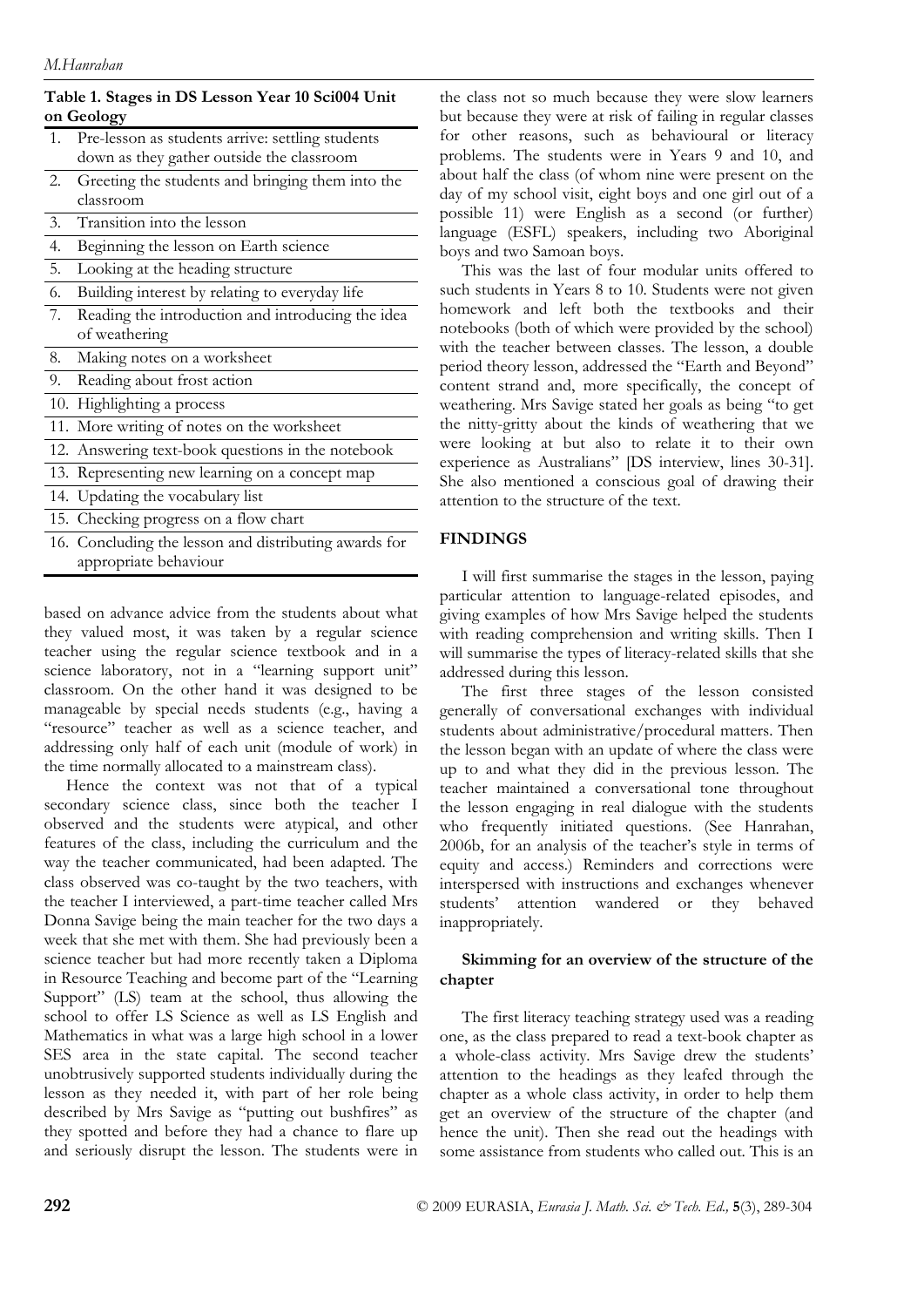important reading skill since any new scientific terms to be introduced to the students will have their disciplinespecific meaning within the larger structure of the science topic of Earth science. Hence this is a way of beginning to build up what Lemke (1990) called the "thematic pattern" of a topic. If students can distinguish between major headings and minor headings, they will also begin to be aware of a hierarchy within the geological classification of weathering. When Mrs Savige was drawing attention to the four major headings, she commented on the way they were formatted and the sub-headings that appeared under each. My experience with adult literacy students tells me that without this activity, students with a low literacy level would have been more likely to see the whole chapter as undifferentiated new content, just hundreds of new facts, one following the other, and, as such, overwhelming. The episode proceeded as follows2:

*DS Okay, page one-fifty. We're going to have a look at the structure* [.] *of the chapter: major headings, minor headings and get some idea as to where we're heading.* [1] *. . . Now, |if we have a look, page one-fifty, it starts off with S |*[indistinct]

*DS "Wearing away Rocks"↑ That's a major heading. It's done in* [.] *a block capitals.* [1] *When we go through one-fifty-one,* [1]*there's a minor heading "Cracks in Rocks". Over the page, one-fifty-two, "Chemicals and Rocks": one-fifty-three: "Limestone Caves". . . . "Rocks and Plants". one-fifty-four . . . "Weathering" at the top of one-fifty-four. Then we have another* **major** *heading. . . .* 

 *So, we, that section finishes "Wearing away Rocks" and then we start the heading "Erosion". . . . Right, and we've got some minor headings under Erosion: "Transportation↑"—some big words here—"***Dep***osition"*  [1] *deposition—sounds interesting.* [2] *Over the page, another big heading: "Sediments". . . . "Layers of Sediment." Over the page, page one-fifty-eight: "Ayers Rock." . . . . Uluru. ...Okay, we've got "Layers of Rocks" and we've got "Layers of Rocks* **Bending***". . . . Page onefifty-nine at the top . . . . We've got "Joints and Faults", a major heading↑, and we've got "Rocks Bending and Breaking". And then, over the page, there's the activity that we will be doing at the end of this. And then a heading on page one-sixty-one: "Cycling* [.] *Sedimentary Rocks", looking at the cycles.* [Lines 194-241]

Mrs Savige does not leave it there, however, with the students as passive recipients of this structuring, but challenges the students to find the four major headings for themselves, so that they can see where the work to be covered in this double period fits. Connections have also been made to recent work on different types of rocks:

- *DS Where have we heard the word "sediments" before?*
- *S Yeah, I know where.*
- *DS Sedimentary rocks?*
- *S Yeah, I have.*

*DS Okay. And have a look, we've got* [.] *in the pictures there you can see rocks in all sorts of layers. We're used to seeing that when we we're talking about sediments.* [.] *So some of this* [.] *we will already* **know** [.] *something about it. "Layers of sediment".* [Lines 218-224]

New terms have been heard, even repeatedly (e.g., weathering, erosion, deposition, sediments, joints and faults), and enunciated clearly with emphasis so they will be more familiar when the reading of the chapter takes place, but without pressure at this stage to remember the actual terms. As well, hints have been given about what is to come, ("And then, over the page, there's the activity that we will be doing at the end of this" (p. 234)), and Mrs Savige possibly hoped that interest has been raised about some of what the students have heard and read and that students may be thinking such things as "Why would there be `cracks in rocks'"? "Can rocks actually bend?" "What's it like inside a limestone cave?" Students have also had their attention drawn to text formatting ("block capitals"), an important cue for the finer points of reading comprehension, such as noticing different levels of headings. Finally, for students who want to experience a real science class, scientific terms are being introduced, such as "chemicals", which should reassure them that they are in a science rather than a "learning support" class.

#### **Vocabulary-building**

Some hints of vocabulary building are evident within this reading episode (even though others have been omitted for the sake of brevity), for example, the introduction of new scientific terms such as weathering, erosion, deposition and abrasion, the differences between which will be explored later in the lesson., as also will be the difference between "abrasion" and "abrasives". During the lesson it is notable that any new words introduced are elaborated on: students are not expected to acquire new vocabulary without multiple connections being made between each new word and their prior experience.

Another feature of this class was that students felt able to challenge the use of words. A challenged the use of "trapped" for water caught in cracks. Interestingly, Mrs Savige's response was unusual in comparison with science teachers who may treat the scientific meaning as the only valid one. She did not insist that she was "right" and hence imply that the student was "wrong", but rather treated the situation as a case of usage, thus implying that it was a convention in science rather than a case of right or wrong. In this way, she avoided one of the common ways of alienating students: assuming that the scientific meaning of a word is the only "right" meaning.

*DS* [1] *So* [.] *we have a process. First thing that happens is "Water is trapped" . . . .*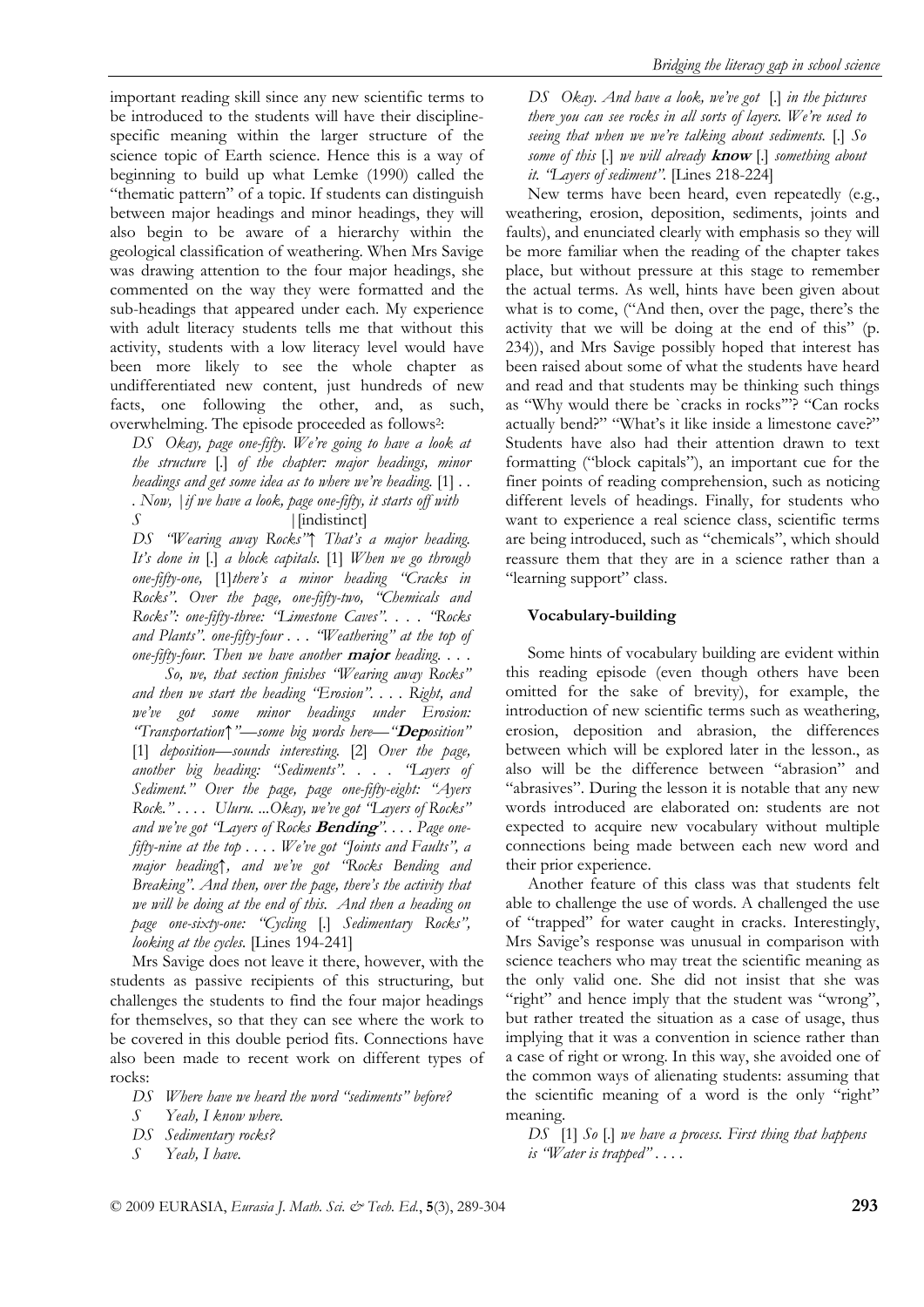*S [Indistinct: not really trapped, it's not] DS Well, when it can't get away, we use the word trapped.*  [Lines 849-862]

## **Connecting to intertextual meanings**

An important skill in reading is relating the content of a text to prior knowledge so that its full significance can be recognised. According to the interactiveconstructive model of reading referred to above (e.g., Yore et al, 2003), words do not have meaning in themselves but have to be interpreted in relation to the text in which they occur, to prior episodic and semantic memory, and to knowledge about the immediate sociocultural context. Mrs Savige commented in the interview that some of the students have few prior experiences relevant to the science content and hence need additional help in relating new learning to old. One of the ways she created significance for the students, was by telling them stories they could relate to, in one case, about her recent trip to Uluru, a geological feature in Central Australia managed by Indigenous people. Several of her students were Indigenous and this would have had special significance for them, and indirectly for the non-Indigenous students because of their Indigenous class-mates.

*DS And today [.] we're going to focus on the first one [2], but before we do [.] um, [.] one of the reasons why I find this section of work really interesting is because Australia, our country..* 

*S |[Indistinct]* 

*DS is considered |to be [.] I was born here too, David. [.] Okay?* 

*S [Indistinct]* 

*DS It's considered to be [1] the oldest [.] continent, the oldest country on the planet, and for that reason, sh, for that reason, [.] weathering has been happening here longer than it has almost anywhere else. So when we're talking about rocks weathering [.] right [.] we're talking about what's been happening to Australia for a very, very, long time. Now, as I said to you just recently, I was out at Uluru.* 

*S Uluru* 

*DS And I brought back some books.* 

*S Can we have a look?* 

*DS Yes, we're going to have a quick look through these because [1], all right, Uluru holds a fascination for most Australians and it's there because of weathering, and weathering is one of the things we're going to [.] to study.*  [Lines 259-275]

Along with the books, at this point in the lesson, Mrs Savige showed the students satellite maps of both Central Australia and their local area, pointing out features of the landscape that show weathering, such as the remaining core and rim of a nearby ancient volcano that the students have studied previously. She also gives other examples in the Northern Territory and New South Wales interspersed with travel stories and/or descriptions that include many of the key words in the text being read.

This relationship between a text and related texts has been called intertextuality. Defined broadly, it refers to all the other texts that a given text depends on for reader understanding, which Fairclough (2003) describes as "the dialogicality of a text, the dialogue between the voice of the author of a text and other voices" (p. 29). For example meaning in a textbook chapter might depend on the reader having read earlier chapters, having conducted an investigation in an accompanying practical workbook, or being aware of the periodic table of elements. When I refer to inter-texts, I mean all the other texts referred to explicitly or implied in a given text.

Another intertextual allusion Mrs Savige makes (and I know of its pertinence for this class because during the interview she referred to the fact that most of the students are currently taking woodwork as a subject) is to sandpaper, to further connect them to the idea of weathering, the main topic, and to the sub-topic of abrasion.

*DS Thanks, David, you can keep reading. That last paragraph* 

*S [Sound of reading, indistinct] is called abrasion [Indistinct, but sounds like another two or three sentences] DS Good. . . . . There's the "wearing away by substances rubbing together is called a***bras***ion".* [.] *Okay, so that is any kind of wearing away when things rub together. So any sort of sandpaper effect,* [1] *ok, where you have those small particles* [.] *bumping into and grinding at* [indistinct] *is called abrasion.* 

*S And what's this one, miss?* 

*DS And* **abrasives** [.] *are the substances that* **do**[.] *the abrasions* 

*S* [Indistinct]

*DS Mm, it has friction between the two. [Lines 575-587]*  Another example comes soon after, during a notetaking exercise:

*DS* [Much expression and emphasis is used during the following monologue.] *Now, one thing it didn't talk about* [.] *was glaciers,* [1] *okay? And glaciers occur* [.] *in* [.] *shallow-bottomed valleys, where they have a lot of snow on the mountains and the snow packs down* [1] *and the snow packed down into ice and gradually moves down the valley. As it moves down the valley, it picks up rocks, and stones, and grit, and sand,* [.] *and because it's moving down the valley very slowly, those rocks and*  **boulders***, on some occasions they actually* **grind** *into the bottom of the valley. And if you've been—if you ever get the chance to go to a valley where there* **used** *to be a, um, glacier, you can actually* **see** [.] *the lines of, of where the rocks have been* **dragged** *across the surface of the bottom of the valley. And that's very similar to sandpaper. You know if you get a really coarse sand-paper?* [.] *and drag it*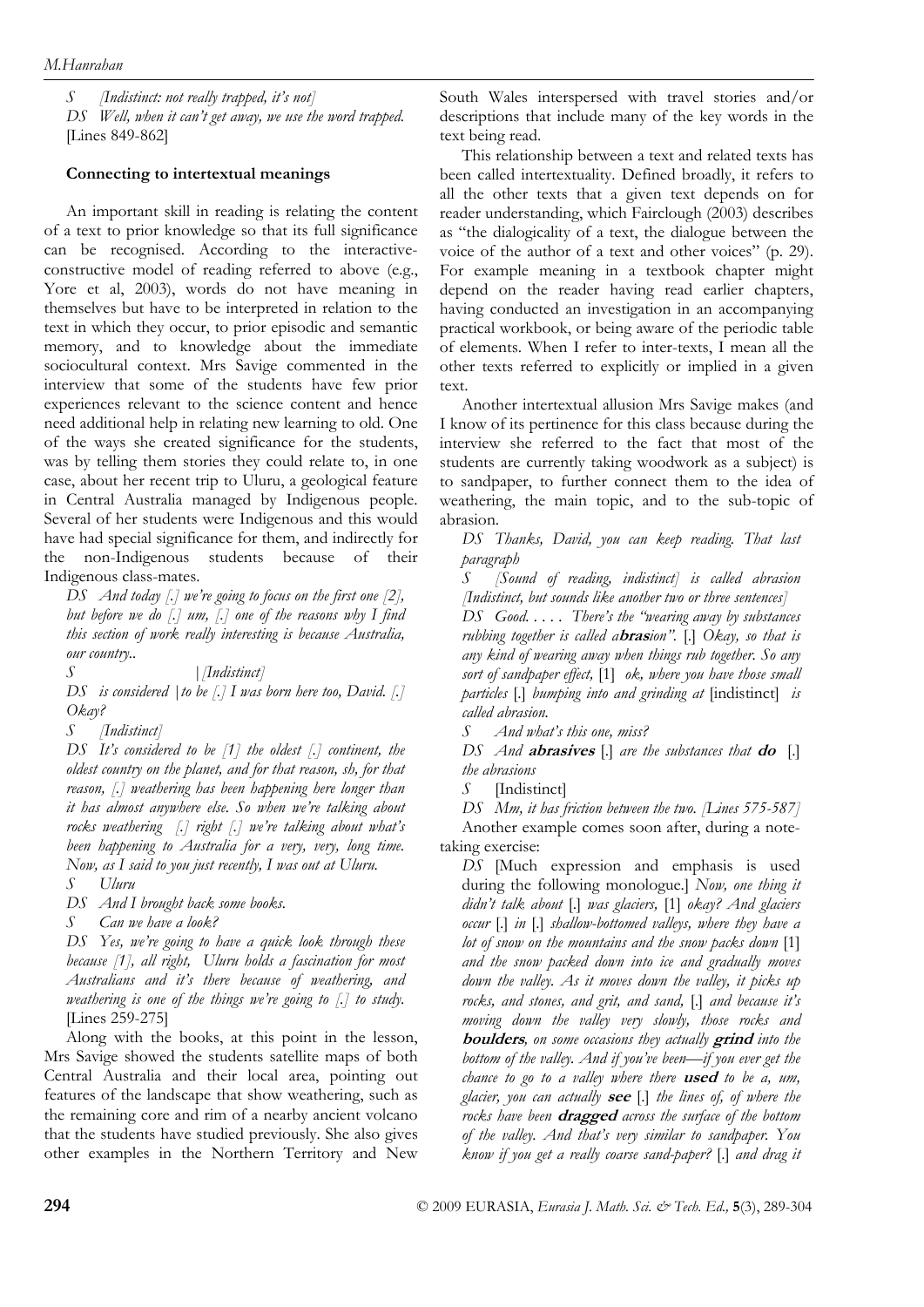*across a smooth surface, you have all of those* [.] *lines that you've dug into it. Well, that's what a glacier can do, because it's very heavy, it's got very, you know, it's really thick ice,* [.] *um sometimes hundreds of metres thick↑, bearing down↑ and it has, a, these big rocks and boulders in the bottom of it, being dragged along. [Lines 708-721]* 

Similarly when reading about "wave action", she compares it to their probable experience with surfing and feeling the force of a wave against their bodies, but noting that that's just an ordinary wave without the force of some of the waves full of sand and grit that pound against some cliff faces, especially during storms. The reading of the chapter is continually interrupted for similar graphic explanations of key concepts.

Later in the lesson, during the reading relating to frost action, Mrs Savige arouses the students' attention by explaining that they will not be doing the activity in the text-box because is it now considered too dangerous. In making such allusions, even though they do not have the hands-on experience, Mrs Savige has provided some intertextual context that will make the next section more meaningful for the students. Not only that, she makes this explicit for the students ("in this section, `Cracks in rocks,' it assumes that you might have done that experiment" [lines 86-87]), thus helping them understand something of how texts work, with one section being dependent on another if it is to be understood as the writer intended.

# **Reading the introduction as an introduction to the idea of weathering**

After noting the overall structure, reading the detail follows. In line with her goal of helping students not only read for meaning, but also read to notice how the genre of a textbook chapter is written, Mrs Savige instructs the students to look for something that sounds like an introduction to the idea of weathering:

*DS . . . . This first section is the introduction to the idea of weathering↑ . . . .* 

*DS Ian, would you like to start reading for us?* 

*S Where [indistinct] Miss?* 

*DS Wearing away rocks. Okay. Page one-fifty. And we're looking for the sort of information that we would find in the introduction.* 

*S "The photograph below shows rocks that have been worn away. This wearing away proceeds [indistinct] a long period of time. [indistinct] What do you think has happened to wear away [indistinct] rock?"* 

[Lines 443-458]

This is a signal for Mrs Savige to draw students' attention to the photograph and to teach some visual literacy, or in fact, multimodal literacy since the text and picture must be read together (see Lemke, 2004, above). Some teachers would expect students to take in what they need to from the photograph without further comment but this LS teacher knows that this is a literacy skill that her students will not necessarily have. She gets the students to look at the photograph in detail by asking a series of questions about what is in the photograph, why the cliff face is there in the landscape, what may have happened to it previously over a long period, and even whether the students would sit on the rock ledge in question themselves (why or why not?). As Lemke (2004) pointed out, recognising the importance of "visual representations of many sorts" in written communication in science is an important literacy of science and one that needs to be taught explicitly. Mrs Savige appears to appreciate this fact, both during reading and when getting students to make diagrams to accompany their own notes (see below).

Later, she explains to the students why they will not be viewing a film strip she had planned for the class and comments that this is disappointing because it was a great film strip and now they will have to get the information from the text instead. This should suggest to the students that visual information is a valuable way of learning and that the text is to some extent a substitute and perhaps a less satisfactory way of obtaining the same information, thus reinforcing the point she continually makes that it is their understanding of the science that is important, not rote learning a particular arrangement of words. This does not mean that she does not emphasise scientific terminology. On the contrary, she finds every opportunity to revise each of the key geological terms and their relationship to each other, including in anecdotes she recounts, in dialogue with the students (e.g., as they look at photographs in the illustrated travel books she has brought to the class), and by having students read and write them several times in different contexts (in the text, on the worksheet, in their notebooks in questions to questions, on the concept map, and in additions to their "vocab list"). The term "weathering", for example, appears 33 times in the audible part of the transcript. What she probably does not want is to have students think they will know something simply by reading the text-book at a superficial level.

The next move is significant for two reasons. Firstly, Mrs Savige is promoting the idea that a text is interactive—this one explicitly so—and that readers have to play their role and put questions to themselves about what they are reading. Secondly, during reading she scaffolds the students through the process of connecting the photograph to the concept of weathering:

*DS Okay, let's stop there and answer that question. What do you think might have happened? [.] to form that rock ledge in that photo? [Quickening her pace] First of all, do you think it was always like that? S No.*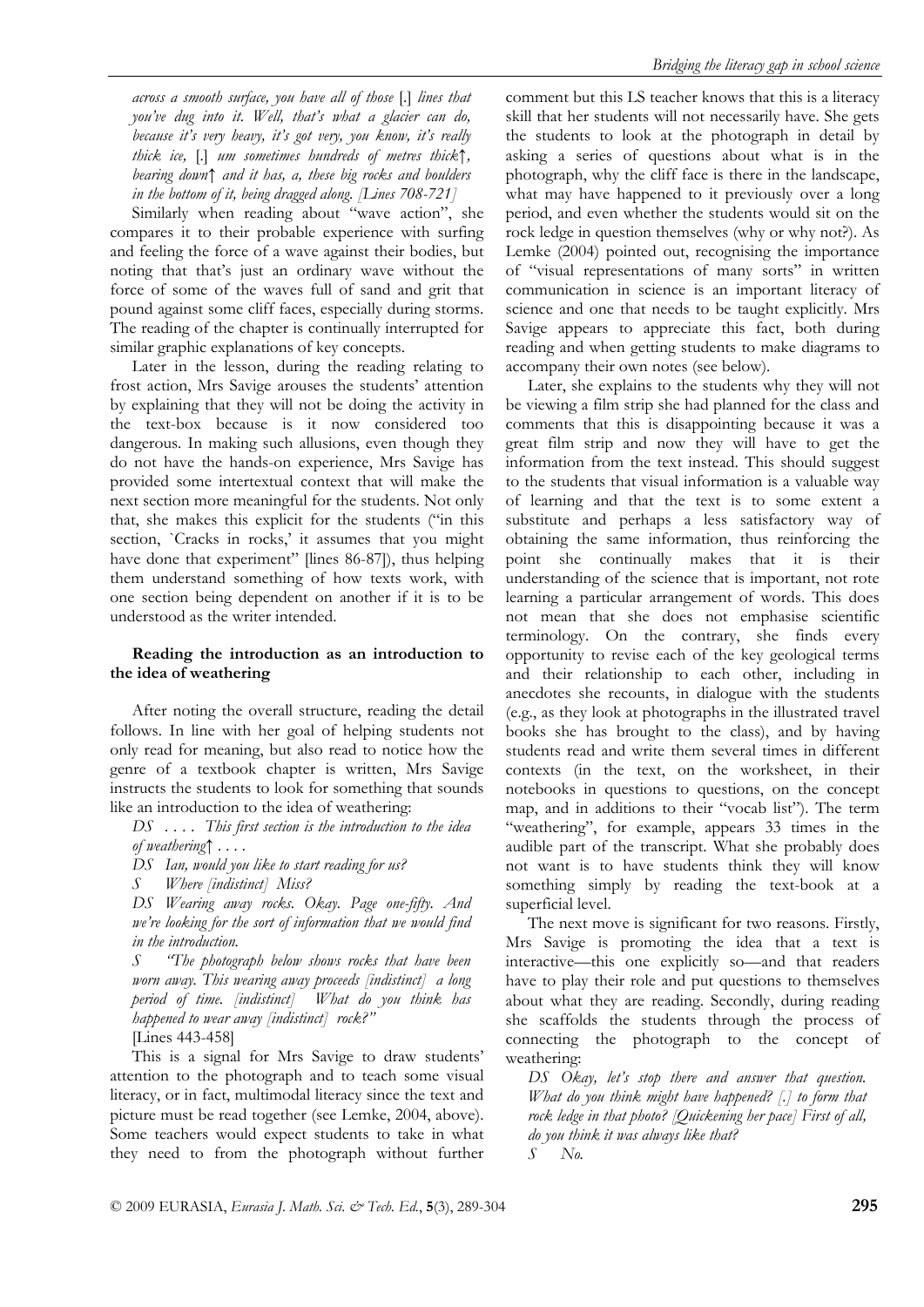*S Can I read again, miss?* 

*DS In a minute, you've got to answer the question. What do you think has happened to make that rock formation? It's up in the mountains. [.] Does it look like a place that might be cold in the Winter?* 

*S Yes.* 

*S Yes.* 

*DS Possibly↑ Or would they get—what sort of weather would they have? Would they have lots of rain?* 

*DS In a [Indistinct] of wind?* 

*S Yeah.* 

*S Yes.* 

*DS So what would happen. What has made those rocks look like that?* 

*Ss [Silence]* 

*DS The wind? The wind blowing what?* 

*S Eroding the earth and the dirt.* 

*S Blowing the dirt* 

*DS Do you think that those rocks that are sticking out? Are they [.] harder or softer [.] than the rocks that are gone?* 

*S Harder.* 

*S Softer.* 

*DS They would be harder. The rocks that are underneath that have worn away would be the softer rocks. You're right. Would you be keen to be that person sitting out there on the edge?* 

*S Yes.* 

*DS Yeah? I wouldn't. I'd I'd be much, rather be back at the top of the photo there where that other person is standing, on the [Indistinct]. Do you think at some stage in the future that might just topple into the valley?* 

*S Yep.* 

*DS Probably. [.] Things like that have happened.*  [Lines 459-491]

After a student has read a little further on, Mrs Savige again stops the reading to make sure the students understand that the text refers back to the same picture. More significantly she does some "talk-aloud" to demonstrate her thinking process when she reads something which does not seem to make sense, a comprehension repair skill that poor readers are likely to lack:

*DS Just a minute, David. Just stop there. It says, it says. "***the** *cliff face was worn away by the action of waves and sand particles in the wind."* **Which** *cliff face are they talking about?* 

*Ss The one in the picture.* 

*DS Do you really think that there were waves anywhere near?* 

*Ss [Various answers] Yep. Nope.* [Indistinct] *Ice Age. DS Probably, yeah, yeah, maybe that's. Yeah, cos I looked at that and I thought that's not a cliff at the beach.*  [1] *But yeah, maybe, end of –* 

*S* [Indistinct]

*DS That's right. So* **may***be that one was formed by*  **wave** *action, but not in* **our** *lifetime.* [Lines 557-566]

Similarly with text, Mrs Savige helps students make the necessary connections, and at the same time understand that this is how such a text works. She has explained that this section is an introduction designed to get across the idea of weathering and now she is helping the students understand that, as well as using photos, the writer is reminding them of experiences that can help them connect to the idea being introduced:

*S "Have you ever been on the beach and had sand blown in your eyes"* [Several more sentences are read, all indistinct]

*S Eyes.* 

*DS And why would they be telling us about sand and dirt and grit damaging our eyes? when they're talking about wearing away rocks?* [Lines 500-504]

As is recommended in the literature on reading, Mrs Savige is helping the students understand reading as an interpretation or problem-solving activity, one in which they need to work out what the writer is trying to communicate, based on clues in the text, such as that this in part of the introduction to the chapter, and other information they may have, such as prior experience of what it felt like to have the wind blow sand into their eyes. In this case, the text explicitly asks questions to help in this process, but, even when it does not, Mrs Savige, is teaching her students about the interactive nature of reading, especially for illustrated, informational science texts.

#### **Note-taking: Writing about abrasion**

The note-taking referred to previously happens as the students write on a prepared worksheet with Mrs Savige supporting those who get left behind. She first gives students ample time to write their own notes before writing on an overhead transparency (OHT) on the overhead projector. Rather than have students copy notes directly from the board or an OHT, Mrs Savige works with them to help them understand that the reading, note-taking and talking are all inter-related and that when they write notes, it is to help them remember what they have been reading and discussing:

However, with this class, much individual attention is needed before all students understand where the note is to be written. For these students, co-ordinating the reading, discussion and note-taking around an unfamiliar topic in which new abstract words are introduced is a difficult task. It would have been simpler to make each a separate task, but then the interrelationship between the three tasks would have been less clear, and the point of note-taking as an active way of assisting in remembering what one has read would have been lost. Mrs Savige makes this reading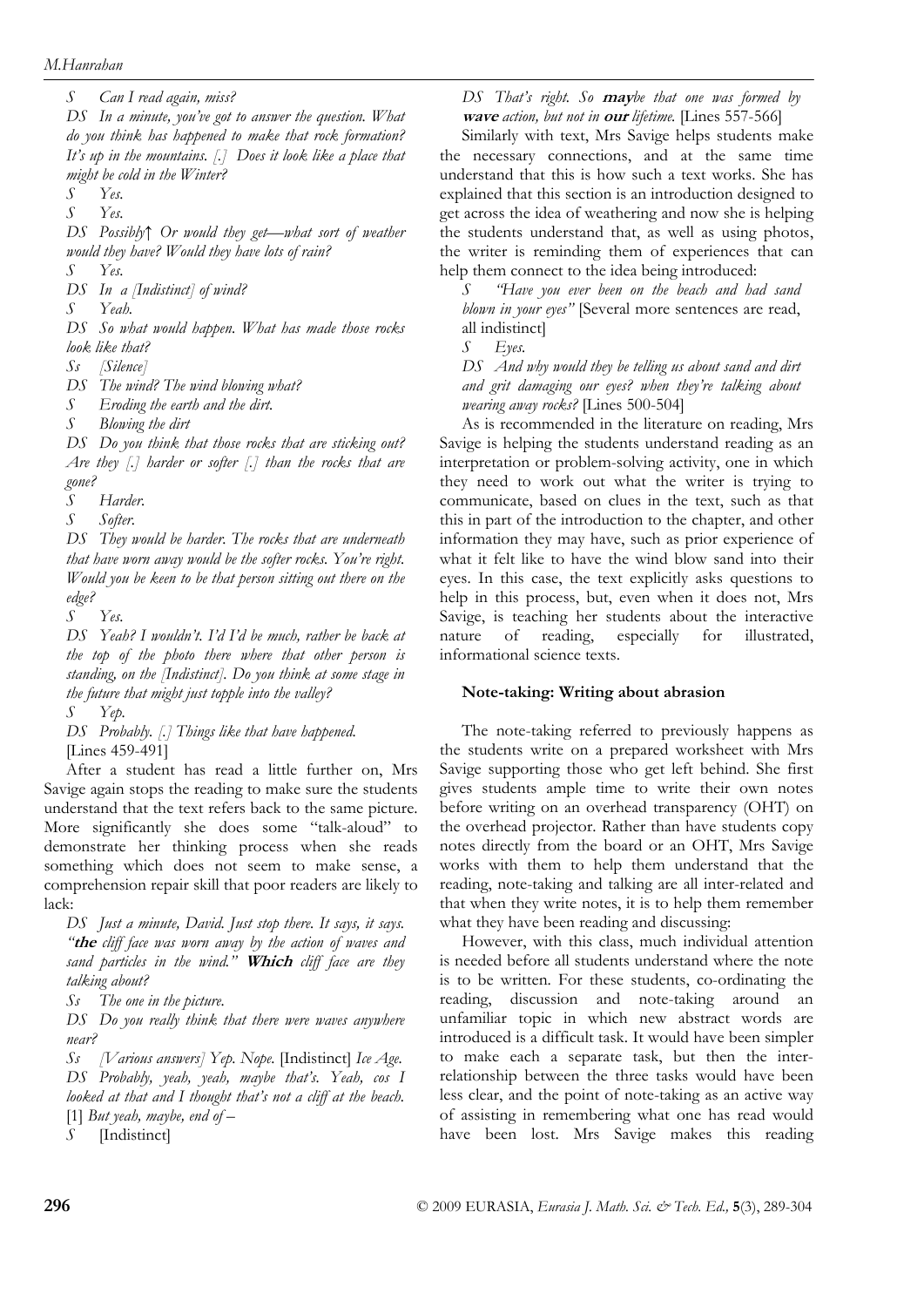comprehension-note-taking process explicit and scaffolds it step by step.

Several notes are made during the reading but as they stand they are not complete without one further step. Another of the literacies of science is illustrating the phenomena being written about. Mrs Savige encourages the students to draw little sketches that will represent visually what is in their notes. Even if the resulting diagrams are not clear to anybody else, the very act of attempting to transform the verbal information into a visual form will help fix the imagery and the facts in each student's mind in association with the notes on abrasion.

*DS Now, what I'd like you to do over here, is just draw a simple little diagram or two that will help you remember* [.] *what those notes mean. So for instance, with the, um,*  **wind***↑, you might, sort of , you know, draw a bit of windy looking stuff with sand and grit being blown along.* [1]

*S* [Indistinct] *miss? We draw that, miss?* 

*DS If you want to↑. The ocean waves, you could draw um,* [.] *a cliff* [.]*with um,* [.] *ocean waves coming up and pounding on to it. Like this - and draw some grit* [.] *in the waves.* [.] *Just to remind yourselves* [.] *what it looks like. If you want to have a go at the glacier, you could draw some*  [.][.] *chunky rocks and boulders* [.] *that are imbedded* [.]*. Right?* [.] *and being dragged along.* 

*S* [Indistinct]

*DS I'm not very good at drawing diagrams. You might like to improve upon* [.] *Okay, just draw yourself a couple of little diagrams there to help you remember.* 

[Lines 724-737]*.* 

The activity also models for the students that, just as writing full sentences from the text-book is not required, neither is artistic ability necessary, since the point of the activity is that the notes are for their own understanding and to help them remember what they are learning.

#### **Reading about frost action**

The reading and note-taking are alternated. After this episode of note-taking, the next part of the reading dealing with cracking of the rocks is read as a wholeclass activity, with continuing elaboration and repetition of new vocabulary (e.g., "shattered") and concepts ("e.g., frost action"), and attention being drawn to how the text is structured (see above in the section on intertextuality).

### **Highlighting a common genre in science: A "process"**

Reading comprehension of informational texts is facilitated when students become aware of top level processes that can be found within paragraphs (Bartlett, 2003). As the students read further about weathering, Mrs Savige draws their attention to a genre that is common in informational writing in science and one (which I later learn in the interview) that they have met before: a process, in this case the process of frost action, which Mrs Savige then helps them review step-by-step:

*DS Okay, Rose, can you read that last paragraph*  [indistinct] *weathering, please?↓*

*S* **Indistinct**, but there is much expression in the voice]

*DS Good. And there's a process—shh, that's enough thanks, Rose, there's a ...***process** *in that paragraph↑. Steps in a process. See if you can identify them. It says↑*

*S* [Indistinct]

*DS Sometimes, yep, water gets trapped inside a crack in the rocks. That's step* **1***. Very cold days, it can freeze: step*  **<sup>2</sup>***. What happens when it freezes?* 

*S It expands* 

*DS It* **expands***: step 3↑. And expansion can?* 

*S* [Indistinct] *shatter.* 

*DS Shatter it—force the rock apart. And the rock may even be* **shattered** *by the force of expanding ice!*  [Lines 810-824]

The process is reinforced a short time later when the students make notes on it on their worksheet. Further consolidation happens when Mrs Savige encourages the students to draw a diagram to illustrate the process, reminding them again of the purpose of the drawing being to help them understand what they have just read:

#### **Answering text-book questions in notebook**

Ostensibly "as a break from our note-taking now", but probably as a way of having each student revise and consolidate some of the knowledge gained through the reading and discussion, not to mention as a rough check on how much the students have understood, Mrs Savige has the students answer two questions from the text book in their own notebooks, questions which require understanding of what they have been reading. The first is a question about the photograph at the start of the section: "What do you think has shaped the cliff face?" During this process, she incidentally revises another school literacy: how to use the stem of a question to begin to write an answer. Just as importantly in terms of the literacies of science, she is also making students a little more aware of an aspect of science writing that is unlikely to be very familiar to them, viz, the passive voice:

*DS Okay, let's take a break from our note-taking now and answer some questions.* [2] [Indistinct] *You need to turn back to your notebooks where we put our* [1] **heading***↑.* [.] *We're going to answer Questions 1 and 2. Ian?* [5][Lines 870-872]

*DS* [.] *Okay, just talking about that cliff face. What do*  **you** *think has shaped the cliff face?* 

*Ss* [Some low talk continues]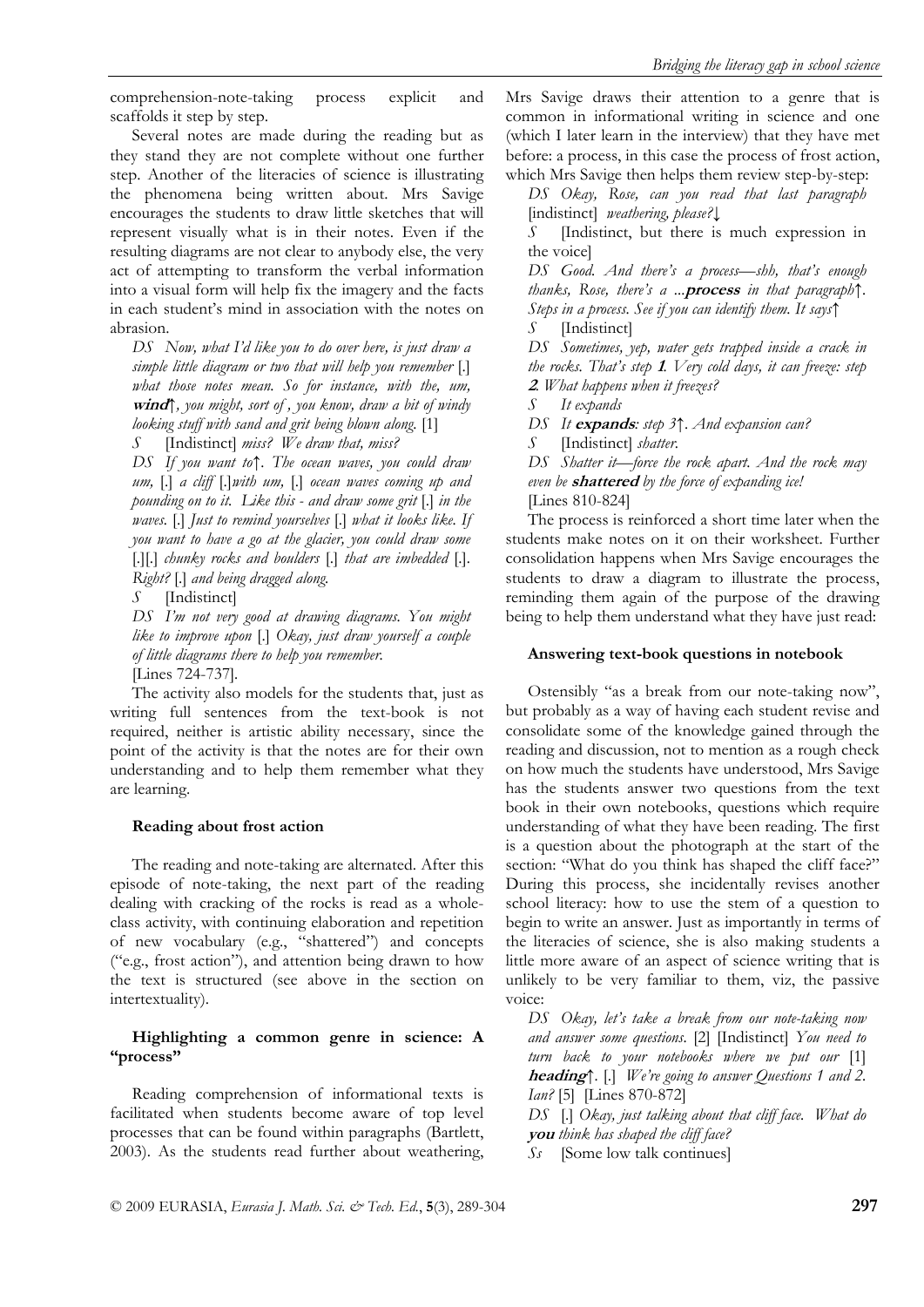*DS Shh. Have a look at your notes and come up with some answers. How would we start* [.] *that question if we have to answer it. I won't* [.] *I won't get you to answer it in a full sentence but if we* **did** *have to answer it in a full sentence, what words from the question would we use? ...It says, "What do you think has shaped the cliff face?"* 

*S [*Indistinct: *Do you mean?]* 

*S* [Indistinct]

*DS Good. That's a good start* [.] *to the answer. "The cliff face was shaped* **by***".* [Lines 900-910]

The passive voice (e.g., "was shaped by something" rather than "something shaped") is typical of traditional scientific report writing and is probably second nature to science teachers, so much so that they do not realise that this form of expression is not likely to be familiar to disadvantaged students in a low SES area. This is part of what Bernstein (1970) was referring to when he wrote about elaborated and restricted codes, which act to the detriment of children from lower SES backgrounds. Normally the elaborated code is expected and taken for granted, thus making it invisible. However, because Mrs Savige has altered the "pacing rules" in her class (halving the amount of content) she has the time to make visible the elaborated code and take her students further towards understanding the more abstract levels of knowledge. This has, of course, to be seen as operating within the limits of the further disadvantage of her "learning support" class.

Both during note-taking and here, Mrs Savige has stressed that the students are writing things for themselves, to help them remember what they are learning. Because of this they are usually given a choice about how to word what they write. During this question answering segment, she makes many efforts to get students to find their own answer before she provides one.

There are some occasions when she does consider it worthwhile to get the students to write a full sentence, such as when an explanation is required for an event. She has used the word "because" two dozen times since the beginning of the lesson and students have used it as well, but now she is helping them to write a formal sentence linking a cause and an effect, an important part of "talking science" (cf. Lemke, 1990). Given that Wellington and Osborne (2001) have reported that many senior science students have difficulty with a range of connective words, it makes sense that students at this level may need help with framing an answer that contains both the stem from the question and an explanation.

*DS* [.] *Question three.* [2] *I think it's worth writing a proper answer for something like this when it's asking us for a* **reason***. How would we start our answer? Listen to the question again. "Rocks found in alpine areas have more cracks* [.] *than similar rocks found in coastal areas."* 

*S Okay, rocks in alpine areas will* [1] *crack with um*  [.] *crack* [.] *because of the weathering |*[indistinct] *.* 

*DS |Because* [.] *right* [.] *bec***ause** *is the word that we're after in our* [Indistinct]

*S Because* [Indistinct]

*DS* [Indistinct] *the difference about the weathering.* 

*S* [Indistinct]

*DS Okay. So let's write up on to the* [.] *We'll start off with* [Indistinct] *"Rocks found in alpine areas have more cracks be***cause** *[9]. Right, now "because" is the word that we* **need** *in that sentence because it's asking us for a*  **reas***on* [.] *and our reason needs to include something about*  [.] **ice** [.] *melting and freezing and melting and freezing.*  [1] *Okay?* [.] *See if you can finish that sentence.*  [Lines 1032-1048]

Another literacy of science that is addressed briefly during this question-answering phase in the lesson is the use of grammatical metaphor, more specifically, of nominalisation, that is, the use of an abstract noun to represent a previous action or process as an entity, a thing (cf. Gee, 2004). This is a particularity of science writing that makes for efficiency in explanations but is difficult for students to understand, especially when their written English is much weaker than their oral English. Nominalisation is used much more rarely in spoken English, especially in what Bernstein (1990) would call a "restricted code".

*DS Okay, 2(d). "When water freezes it something?"* 

*S* [Indistinct]

*DS What does it do?* 

*S It expands.* 

*DS What does it do? It expands* [.] *all right* [.] *we'll find that word in our notes* [.] *"expand" –when the water freezes it expands. This* [.] *something* [.] *can cause rocks to split open.* 

*S The change in temperature.* 

*DS Yes, what does it say in your actual text? This ex***pan***sion-----* 

*S Expansion.* 

*DS They use the word "ex***pan***sion"* 

*S What* [.] *expands?* 

*DS* [Indistinct] *and expansion* [.] *the verb and the noun. Expansion.* 

*S So expands and expansion.* 

*DS Yes. When water forms ice it expands. [3 This ex***pansion** [1] *can cause rocks to split open.* 

[Lines 984-999]*.* 

 "Expansion" is an example of an abstract word which sums up the previous sentence, the kind of discourse that helps a scientist make an argument clearly and succinctly through nominalisation of an earliermentioned process (cf. Martin, 1990, cited in Gee, 2004).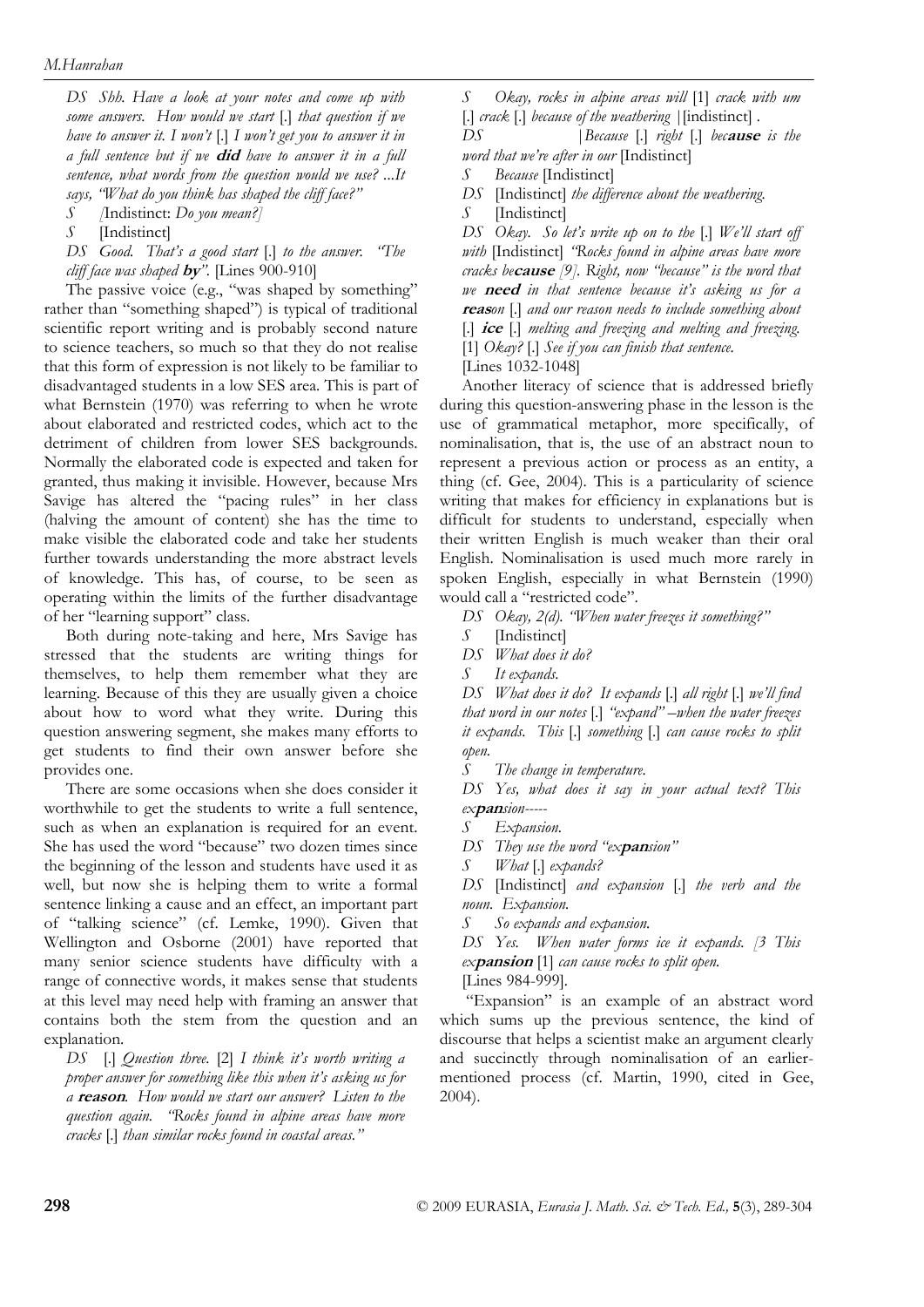| Table 2. Literacy teaching foci and strategies observed during the class |                                               |                                                                                                                                                |                                                                                                      |  |  |  |  |
|--------------------------------------------------------------------------|-----------------------------------------------|------------------------------------------------------------------------------------------------------------------------------------------------|------------------------------------------------------------------------------------------------------|--|--|--|--|
| Domain                                                                   | Lesson focus                                  | Literacy teaching strategy                                                                                                                     | <b>Inferred</b> goals                                                                                |  |  |  |  |
| Vocabulary<br>building                                                   | Multiple meanings of a<br>non-technical term  | Distinguishing between two meanings<br>of a word, each in its context                                                                          | To build up awareness of words<br>and the ways they can be used                                      |  |  |  |  |
|                                                                          | New technical terms                           | Repeating, discussing and making notes To build students' familiarity with<br>on new technical terms                                           | scientific terms                                                                                     |  |  |  |  |
|                                                                          | Closely-related variants<br>of Latinate words | Showing how a similar-sounding word<br>can change its meaning as its ending<br>changes                                                         | To help students distinguish<br>between related, similar-sounding<br>words                           |  |  |  |  |
|                                                                          | Grammatical metaphor                          | Noting how a process can be<br>represented by an abstract word                                                                                 | To help students understand and<br>use abstractions in science texts                                 |  |  |  |  |
| Reading                                                                  | headings and the<br>introduction              | Reading for the gist using Getting students to find and notice<br>each of the main headings and sub-<br>headings and note the main topics      | To help students get the gist of the<br>chapter and become aware of how<br>they did this             |  |  |  |  |
|                                                                          | Reading graphics                              | Scaffolding how to read a photograph<br>in context and make connections to the of how graphics complement a text<br>text and other photographs | To promote student understanding                                                                     |  |  |  |  |
|                                                                          | Interpreting the text                         | Making connections between concepts<br>in the textbook chapter and everyday<br>knowledge and experience                                        | To facilitate reading<br>comprehension by creating<br>meaningful connections to a text               |  |  |  |  |
|                                                                          | Intertextuality                               | Making connections to texts outside<br>the immediate text                                                                                      | To promote understanding of text<br>interpretation intertextually                                    |  |  |  |  |
|                                                                          | cues that signal meaning                      | Noting the genre-specific Drawing attention to the functions of<br>different sections of the chapter and<br>how keywords are emphasised        | To help students become aware of<br>textual cues in an informational<br>text of this kind            |  |  |  |  |
|                                                                          | Problem solving how to<br>best interpret text | Using a think aloud to resolve an<br>apparent anomaly in the text                                                                              | To model comprehension repair<br>when meaning breaks down                                            |  |  |  |  |
|                                                                          | Treating texts as<br>interactive              | Having the students answer both<br>implied and explicit questions in the<br>text as part of reading                                            | To model how to interact with a<br>text by asking oneself questions and<br>answering its questions   |  |  |  |  |
|                                                                          | Noticing structural<br>features of the genre  | Helping students identify a process in<br>the text                                                                                             | To help students become aware of<br>textual top level structures                                     |  |  |  |  |
| Writing                                                                  | Note-taking                                   | Using a prepared worksheet to capture<br>key words and make notes                                                                              | To promote understanding of<br>writing to get down the gist                                          |  |  |  |  |
|                                                                          | Creating a visual<br>representation           | Creating drawings to illustrate notes<br>made                                                                                                  | To promote drawings as a useful<br>way to represent concepts                                         |  |  |  |  |
|                                                                          | Writing an extended<br>answer                 | Reorganising a question to frame an<br>answer scientifically                                                                                   | To teach how to frame answers<br>using the discourse of science                                      |  |  |  |  |
|                                                                          | Keeping track                                 | Using graphic organisers and glossaries To promote metacognitive<br>to summarise progress                                                      | awareness of the place of the parts<br>in the whole                                                  |  |  |  |  |
|                                                                          | Transforming<br>information                   | Writing notes on a worksheet;<br>answering questions in a student<br>notebook; completing a concept map                                        | To help students represent their<br>understanding of concepts and<br>relationships in a science unit |  |  |  |  |

# **Representing new learning on a concept map**

As part of helping students understand the gist of what they were learning in the context of the overall unit, we have seen how Mrs Savige got students to identify the main headings in the textbook chapter as a reading activity and then as a writing activity. Towards

the end of the lesson, she also had students write on a concept map of the unit (a handout in the previous lesson), to identify where the material covered in this lesson fitted in the overall plan of the unit.

*DS Okay.* [.] *Can you turn* [.] *can you turn to your, um, concept maps? We're going to put some of these ideas into your concept maps before we go. . . . Okay. So "Wearing*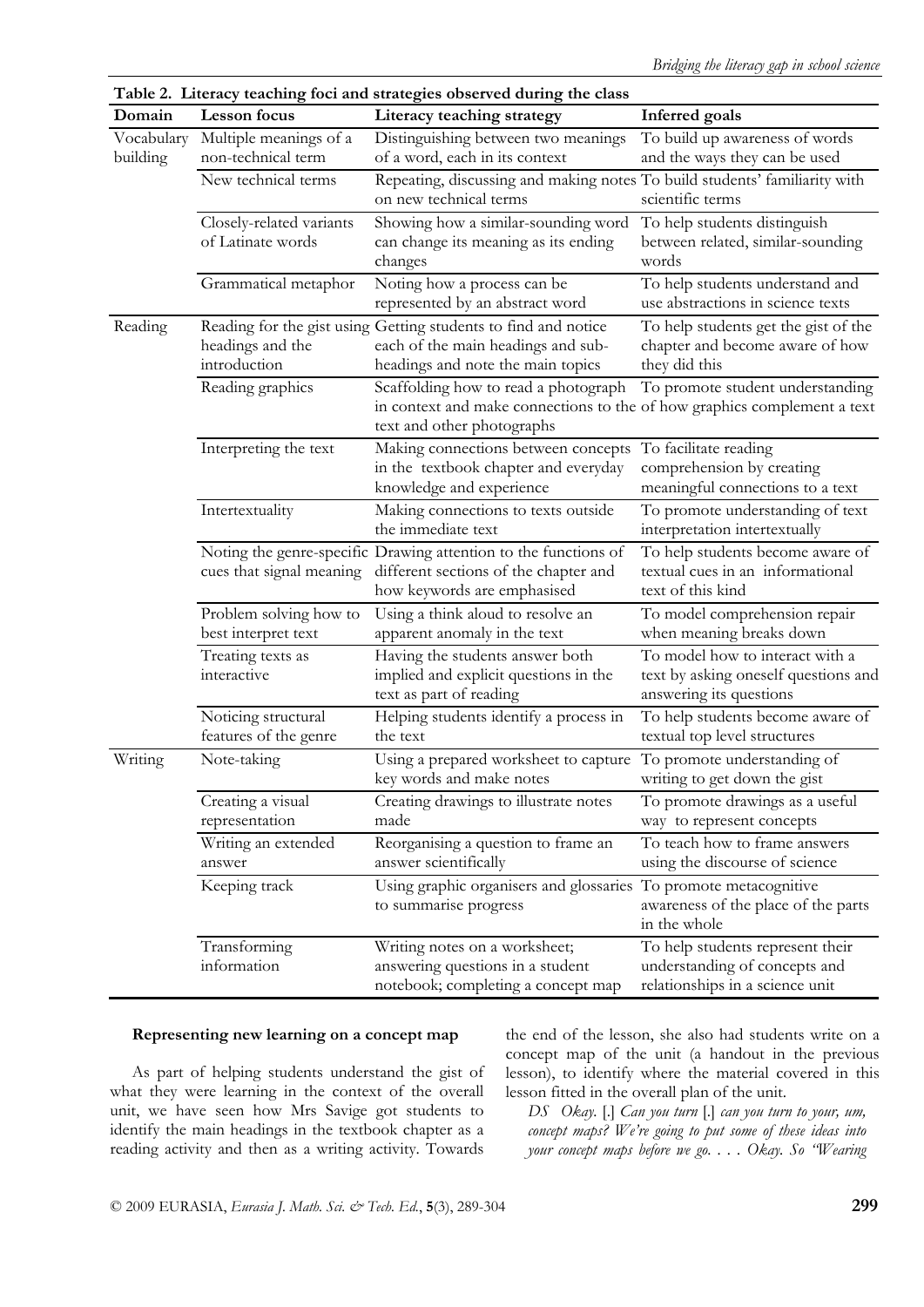*away of the land↑" is the heading at the top of your concept map. Okay? "Wearing away the land"↑ And we said that there are a number of different ways that we can wear away the land so we need to just write in the ones that we have done so far which is abrasion.* 

*So I'm not going to write the whole heading up* [.] *that says, "Wearing away the land." Can you draw a line over here and put "weathering". ... Okay and the first kind of weathering we looked at was* [2] **abrasion** [.] *and the second kind of weathering we looked at was* **frost action** *[5]* [These long pauses usually mean DS is writing on the OHT]*. We had* **three** [2] *three methods of abrasion.* [.] *Have a look in your notes and you will see we had ocean waves, wind and glaciers. So we'll just put "***waves** [1] *wind* [2] *and glaciers* [.]*" and we have*  [Indistinct] *frost action* [.] *we had the, um, "heat and cold and the ice* [.] *freezing.↓* [.] *Okay?* [3] *The main thing we were looking at today was "weathering:.* [2] *Two kinds of weathering* [.] *"abrasion" and "frost action". [Lines 1103- 1124]* 

This summary obviously serves the purpose of representing the day's learning in a graphical way in relation to the chapter heading, "Wearing away the Land", as well as consolidating learning during the lesson. It is another occasion on which key words are repeated in a meaningful context and written by the students.

#### **Updating the vocabulary list**

Another way of revising key concepts and creating awareness of the range of new vocabulary introduced during the lesson is the activity of updating the cumulative vocabulary list that the students keep in their notebooks. As is typical of this teacher, not only is the activity completed, but metacognitive awareness of the genre and its purposes are encouraged by explicit discussion. ("Vocab lists are mainly focusing on the new words that we should use, that we should know from [Indistinct]." [Lines 1083-1184]

#### **Checking Progress on a Flow Chart**

The final activity is another one that places new learning in relation to the overall goals of the unit, this time in terms of activities: checking progress on a flow chart of the unit. As it is a checklist, it is a way of helping students take some responsibility for keeping track of their own progress. It is also a chance for them to clarify anything they missed or are confused about, and, as happened in this lesson, ask their own questions about it. Having a visualisation of all the activities in the unit in front of them makes it possible for the students and the teacher to talk about what would otherwise be invisible.

This activity also serves another important purpose. In the interview, Mrs Savige talked about the importance of the flow chart for helping students have a sense of achievement each lesson as they see the progress they are making through a one-page summary of the unit activities. She tells her students, "We're halfway through the work-sheet, half-way through the questions (Line 1214)." For students who have missed classes, it allows them to see clearly what they have missed and need to catch up on. As well, the flow-chart also helps students pre-view what is yet to come and is a chance for the teacher to begin to acquaint them with new terms.

#### **Lesson Closes and Students Choose Prizes**

The final stage of the lesson is the time when students who have observed the basic rules of classroom behaviour over five periods get a small reward from the "prize box". This helps motivate them to behave appropriately in class and is a positive complement to the behaviour cards that add up to detentions and exclusion from class.

# **DISCUSSION**

Even though Mrs Savige's primary goal in the double lesson I observed was to introduce her students to the science of weathering, in the process she used 17 different types of literacy teaching strategies, as detailed in the analysis above and summarised in table 2.

The low level of literacy of the students in this study means that the skills being developed were often those that can be taken for granted in a more literate, middle class community. However, there are also generic and specific science literacies being developed that would benefit students in a regular science class and make science more accessible and hence less alienating for them. Table 2 lists the types of literacy activities and some examples that were addressed with this class.

For each domain (of literacy) (column 1) I have listed the particular literacy foci addressed in this lesson (column 2). The third column in the table summarises the literacy teaching strategies used, and the fourth column shows what I inferred to be the literacy teaching goal behind the strategy.

I have divided the literacy domains into three: vocabulary-building, reading and writing. In fact vocabulary building was part of both the reading and writing instruction during this lesson and has only been abstracted because it was common to both, to save repetition or overlap. Kamil & Bernhardt (2004) cited vocabulary knowledge as one of the key factors in successful reading and it is no doubt included as a key component in Yore *et al.*'s (2003) model of an interactive-constructive view of reading, under the guise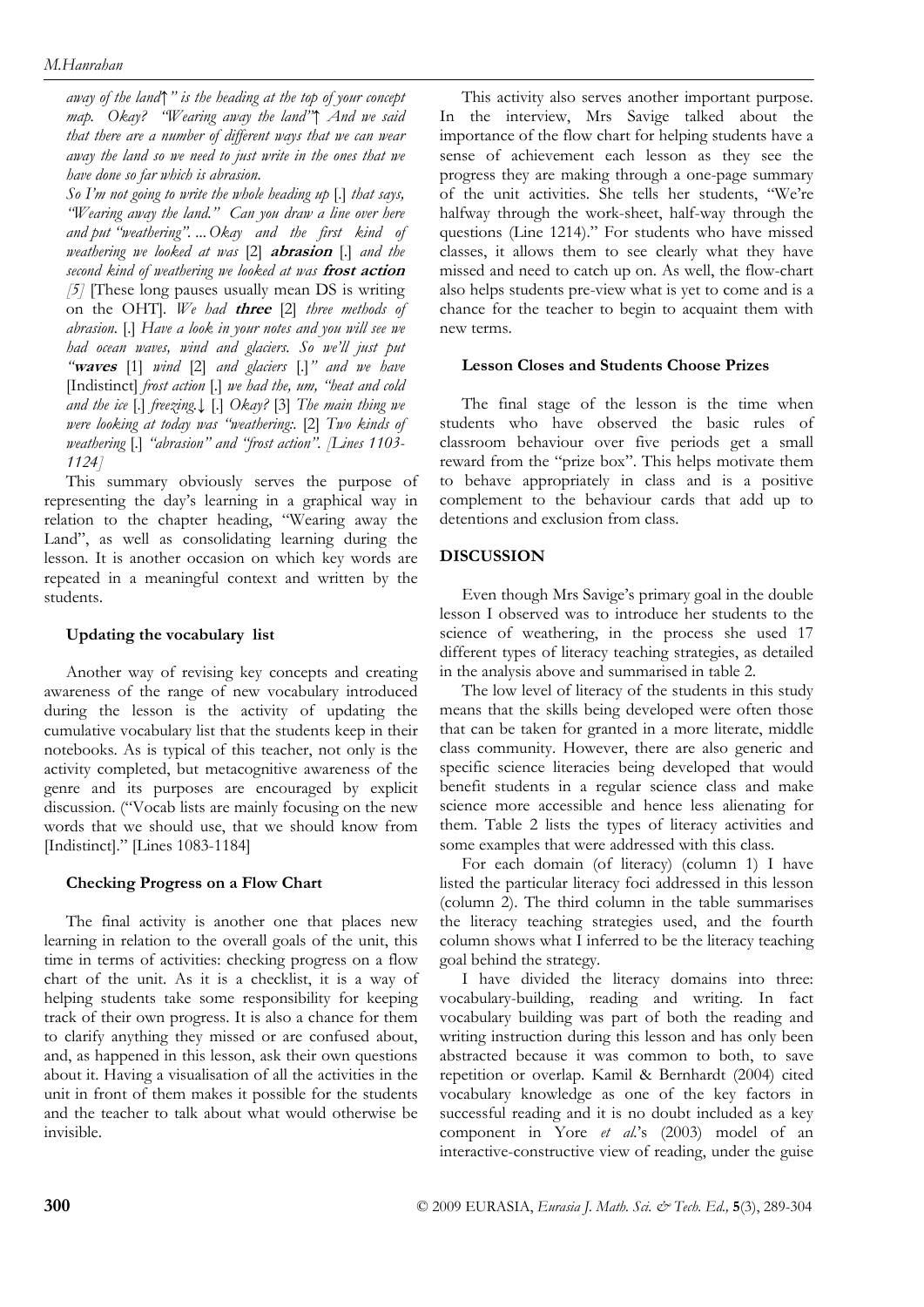of "prior knowledge of the topic". As such, vocabularybuilding could be seen as a pre-reading skill; here it is obviously included as part of the process of interpreting the *current* text. Because these students have so little knowledge of the pre-requisite vocabulary, Mrs Savige attempts to catch them up during the reading.

This process continues during the writing activities because developing understanding of the full meaning of each new word is a gradual, on-going process of building rich connections as part of the development of the thematic pattern of the topic. Each use of a new technical term is a step along the way, from the teacher's first mention of the word, to hearing it being read by another student, to hearing it in the context of an anecdote or analogy, to learning to spell and write it during scaffolded note-taking and question-answering, to recognising it as an addition to one's vocabulary during the "vocab list" exercise, learning to distinguish it from closely-related words, especially for the Latinate words so common in science texts, seeing its place in representations of the overall unit, to finally making independent use of it in a future note-writing exercise, or even better, using it competently as a communication tool in a context outside the science classroom. This also applies to non-technical terms, where each new usage of a word in context will help refine a student's understanding and control of the word.

Unfamiliar multi-syllabic (often Latinate) words are likely to confuse students when they have variants (e.g., abrasion and abrasives) that look and sound very similar but have different endings and usages. Hence Mrs Savige took particular care to distinguish between them and model how each variant was used. Nominalisation (e.g., expansion) which is so common in science texts, is not likely to be used by the majority of students in everyday talk, so Mrs Savige provides support in helping her students use it in the context of answering a question.

Table 2 shows that the reading skills that Mrs Savige covered with her class fitted with the interactiveconstructive view of learning described by Yore *et al*., 2003). The strategies were related to activating both episodic memory and semantic memory, and to accessing available cues in both the textual and sociocultural contexts. However, rather than merely reminding students to access such memories and cues, Mrs Savige needed first to teach students about the typical features of the science textbook chapter genre, such as the way the introduction and the headings indicate what the chapter is to be about and what the main topics to be covered are, the way formatting cues differentiate between more and less important headings and terms, what to expect in different parts of the chapter, and how different parts, such as the text and graphics, depend on and reinforce each other.

Further, she needed to encourage students to take an active role in interacting with the text and in interpreting it, when connections needed to be made between different parts of the text, and to model how to undertake comprehension repair when the meaning was not clear or seemed anomalous. This meant teaching her students to ask and answer questions about the text and graphics, whether or not such questions were explicit in the text. Further, with regard to episodic memory, she had to scaffold her students to make connections between their own experience and the science content of the chapter. They needed to be helped to see the connections between the chapter section they were reading, other texts Mrs Savige had introduced into the lesson, a photograph in the text, a text-box within the chapter, and texts which they had studied in the past. These connections all added richness to the frequent summaries of the key concepts they were studying or would soon study.

The final section of Table 2 summarises the writing skills that Mrs Savige was apparently aiming to develop in her students during the observed lesson. These were note-taking skills, question-answering skills, and ways of representing a snapshot of their progress in relation to the unit. As well, she modelled how to integrate the various literacy tasks they were engaging in, so that the reading, talking and writing were clearly linked.

Rather than have students copy down already prepared notes, Mrs Savige tried to help the students create notes and diagrams on the spot as she summarised orally what they had just been reading and discussing. In fact some had such difficulty with writing and spelling that they depended on Mrs Savige to write first and then copied from the OHT. Nevertheless, she communicated that writing notes was about getting down the key features to help one remember what one has been reading and discussing. She helped students translate the knowledge into a new form in a way that encouraged them to think about the concepts, allowed for repetition of new technical terms, provided a further chance to connect to their experience (such as when she made references to surfing and using sandpaper), took advantage of an attentive audience for the introduction of new factual material (about glaciers), helped them consolidate knowledge about textual top level structures such as a process, and provided a safe environment for students with very limited writing skills to complete a meaningful writing task.

Helping students write answers for comprehension questions about the text allowed Mrs Savige to introduce her students to ways of thinking and writing that are typical of informational science texts but with which they may not be familiar. In the first instance Mrs Savige scaffolded the process of rearranging words from a question into the passive voice to create a stem to begin an answer to a question, and in the second she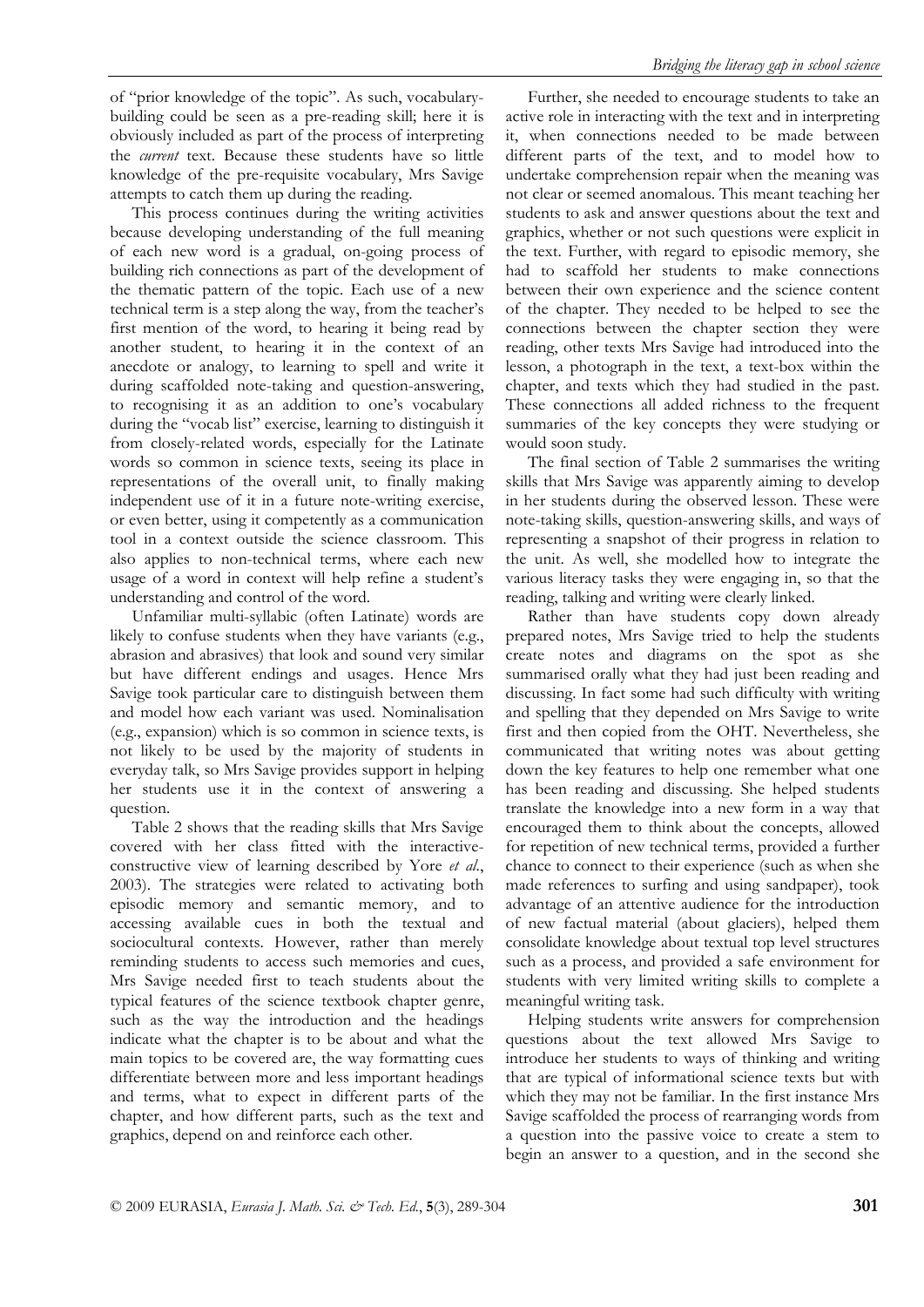scaffolded the construction of a complex sentence to create an explanation that would answer a "why" question. The final writing activities were designed to help students have an overview of where new terms fitted into the overall unit plan and included using graphic organisers (a concept map and a flow chart) and a glossary to note what had been covered in that particular lesson and what was still to come. In all cases of writing, the students were being asked to transform information from one format to another, which is in line with the knowledge-transforming model of writing that Yore *et al.* (2003) described. For example, they were being asked to spend more time thinking about the purpose of the writing (to help them remember new learning), specifying the audience (themselves), accessing and revising content knowledge, and, thinking and negotiating language use. Writing was not being used merely to transcribe predetermined knowledge or evaluate students' learning, although the writing activities may have involved elements of the former and the discussion around the writing would have provided feedback to Mrs Savige about the level of understanding of many of the students.

While some of the time was spent on reading and developing reading skills and some on writing and developing writing skills, it is notable that Mrs Savige integrated the various processes so that students could see how they were inter-dependent. She appreciated that this increased the complexity of the task from their point of view (cycling between reading the textbook section, talking about what they were reading, writing notes on a sheet about what they had just read, answering questions, and copying from an OHT) and prepared them to accept this complexity by making explicit the several processes in which they would be engaged. In this way science was presented as coherent and meaningful and not as a series of disjointed activities as it otherwise may have appeared to be for these students.

# **CONCLUSION**

While the focus was on the science content, many reading and writing skills were taught, thus ensuring that the low-literacy students were given increased access to participation. However, this teaching did not happen subconsciously: Mrs Savige had explicit literacy-teaching goals even while focusing on teaching the science of weathering. She was not simply getting students to find information in the text and get a record of it, but wanted them to become independent readers who could find, interpret, and record such information for themselves. Like many high schools in Queensland at that time, particularly where the general literacy level was problematic, the school visited in relation to this exemplar was getting involved in the movement for

whole school literacy development. When I asked Mrs Savige what this meant to her, she said she saw her role as a literacy teacher as being to make explicit processes that she herself was engaging in:

*I think when I look at how much literacy do my students need to access science I look at my self talk [.] the literacy skills that I employ . . . to get that information. . . . I think literacy is more than just reading and writing. . . . when I'm looking for information I have an expectation as to what is going to . . . when you're working with the text whether it's a written text or visual text or whatever, I think it is important to, to point out to students quite explicitly where the information is and how it's organised . . . . And where they can expect to find it and what they can expect to find and whether they're going to find it in a picture or a table.*" [Lines 964-984].

This is a good example of what Gee (2004, p. 31) referred to as "reading lessons" on "expanded texts" in which people more expert than the students model how they read such texts, and engage the students in overt discussion about the language and genre conventions of such texts, "in the midst of practice". Of course, the fact that Mrs Savige trained as a resource teacher meant that she was much more aware of the breadth of literacy skills she was using than many science teachers would be and so had many more literacy skills about which she could be explicit. At another level, she was inexpert and needed to help both herself and her students understand a topic she had not studied formally herself. As someone who had not specialised in geology, she used travel to enrich her understanding of the topic and so provided her students with travel books and stories as texts to help them see the significance of the science they were studying during this lesson.

There are some obvious limitations to this study of literacy teaching strategies to help bridge the gap between students' current literacy skills and those needed for school science. In the first place, this was only one double science lesson during one module of one course unit for at a particular time of the year in a particular context.

It should also be noted that because this analysis was limited to one class, albeit a double period, this article has only covered a sample of all possible aspects of fundamental and science literacies that students will need. Mrs Savige herself may have addressed other aspects of literacies or more generic or more scientific ones in other lessons and other teachers will no doubt cover other generic and science-specific literacies.

Another limitation was the fact that these students had reduced content to cover when compared with a regular class. However, this is a good example of the benefits of reducing the pace at which new content is introduced for students who can be deemed to have a restricted language code in Bernstein's (1990) sense of the phrase. The students appeared to learn more and in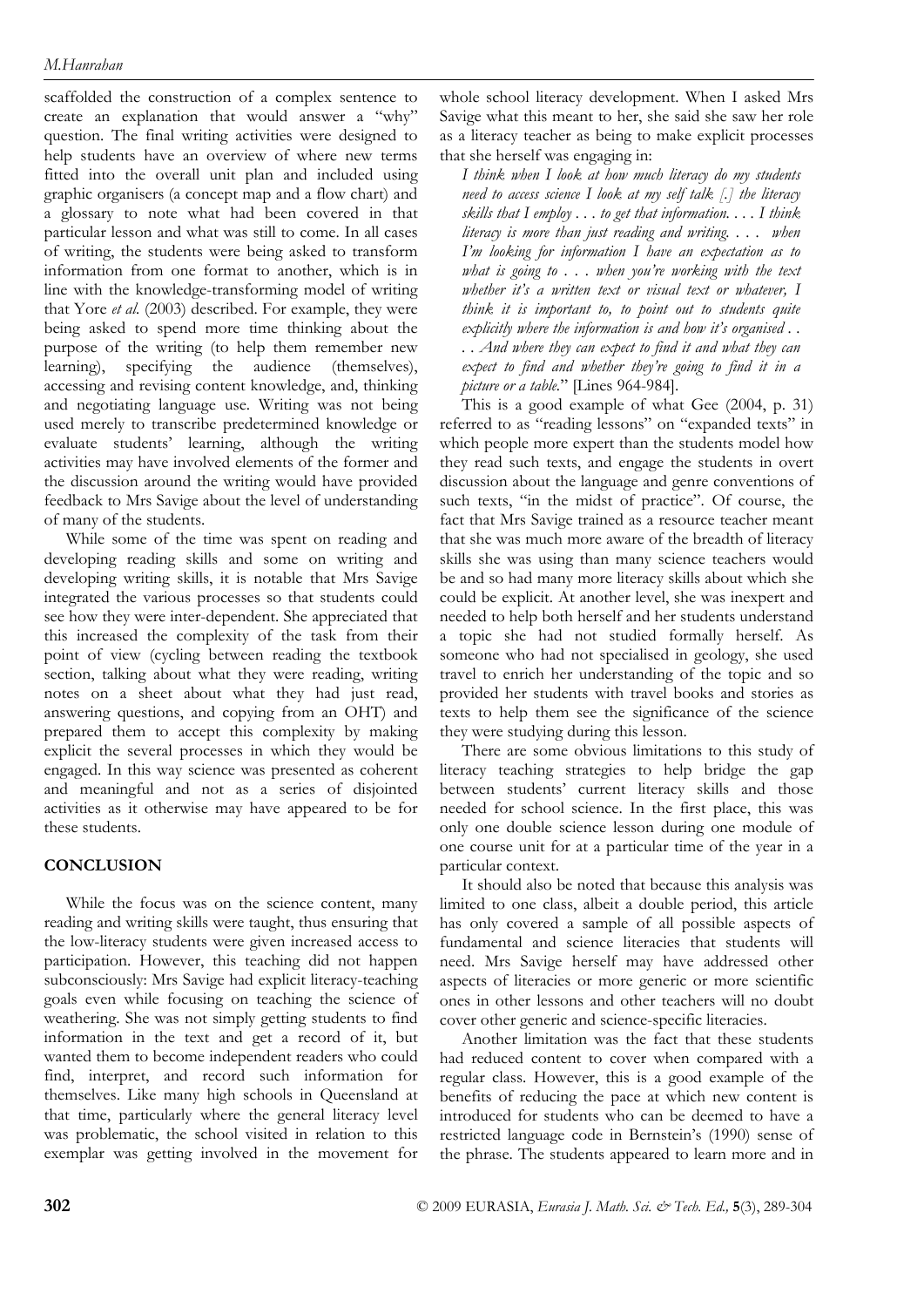greater depth and with better engagement when given time to make rich connections in a range of directions. I was amazed at how they generally maintained their interest in the topic for the duration of a double period.

As well, these were low level literacy students who needed extensive work on a range of literacy practices. It may be that this exemplar has more to offer primary school teachers whose students may need extensive scaffolding in the literacies of science. Students in regular middle years or secondary classes may be assumed to need less detailed and repetitive work but it is likely all the same that for at least some of these literacy practices they will benefit from having them made explicit. In aspects such as the use of nominalisation and the use of logical connectives, it may be a useful model not just for secondary science but in other academic subjects where abstract discussion is required. While this paper is perhaps an extreme case of the need for integrating literacy teaching with science teaching, it nevertheless demonstrates how reading comprehension and transformative writing can enhance learning in science.

One implication of this study relates to teacher training. If science teachers are to feel comfortable teaching the literacies of science they may need to have what is transparent for them made opaque again. What is needed may be a module focusing on discourse analysis preferably during teacher training, or later, when they are noticing early signs of deficiencies in the language skills of their science students.

The alternative, that language arts teachers should be responsible for developing such skills has been found not to be a solution, since both the literature and this study demonstrate the importance of a disciplinespecific teacher in helping students work with both the specific content and the specific genres and literacies of school science. It is true that Mrs Savige had learnt literacy teaching skills as part of her LS role in the school, but it was her discipline-specific knowledge of science that enabled her to facilitate the processes of reading a science textbook and the processes of writing that are consistent with the discourse of school science. Both are necessary and another solution may be to team science teachers with literacy teachers.

Another implication of this study is that it is clear that literacy can be taught as part of science without wasting precious time for science content. On the contrary, such teaching enriches the learning of science, by enriching reading comprehension and the transformation of knowledge in ways that enable a deeper understanding of science concepts and processes.

In conclusion, while the class has been firmly focused on the Earth science topic of weathering, I have demonstrated that this teacher has also been able to teach the fundamental and scientific literacies required to understand the topic. The literacy skills she has been teaching are essential for learning the science being taught.

Throughout, learning is seen as an interactive process and this is not only good for learning, but it is also likely to be good for students' motivation and engagement. Just as the writing heuristic (SWH) has been found to lead to benefits in learning through the transformation of knowledge, having more metacognitive control over both reading and other writing processes is also likely to be beneficial.

Finally, with regard to equity and access, because she changed the pacing rules to allow time for "smelling the roses along the way" (DS interview, line 1085), Mrs Savige's curriculum made it more likely that students with a disadvantaged background and a restricted language code could progress beyond the initial concrete stages of learning to deeper, more abstract levels of meaning. She allowed time for her students to fill some of the gaps in literacy skills and background knowledge which meant that they could actively participate in learning science in spite of such disadvantages.

#### Notes:

<sup>1</sup>I have permission from the teacher to use her actual name. I made sure *this was part of the research arrangement because I think teachers such as this one should be recognised and acknowledged for their expertise and for what they have to contribute to research.*

**<sup>2</sup>***The following conventions have been used for this transcription:* 

- *Even though the teacher's real name has been used (for the reason given above), students have been given pseudonyms;*
- *"S" stands for an un-named student, and "Ss" for more than one student;*
- *Words in curved brackets are an acknowledgement that a word or several words was indistinguishable or, alternatively, they may represent the best guess at what the word(s) sounds like;*
- *Words in italics in square brackets are a comment by the transcriber to convey non-verbal aspects of the situation;*
- *Up and down directional arrows are used to indicate abrupt changes in pitch;*
- *A* "|" has been used to align simultaneous talk by two parties *when the talk overlaps;*
- *Other than by the use of a full stop at the end of a sentence, additional pauses are indicated within square brackets by a full stop for a momentary pause, or by a whole number for seconds of duration;*
- *Emphasized syllables appear in bold type;*
- *"..." or "...." represent phrases or sentences respectively that have been omitted from the transcript excerpt for the sake of brevity; with the constant (often indistinct) interruptions from students, teacher corrections of minor inappropriate behaviour and such like, excepts would have been inordinately long without contributing much to the point being made. Line numbers give an idea of how many lines have been omitted.*